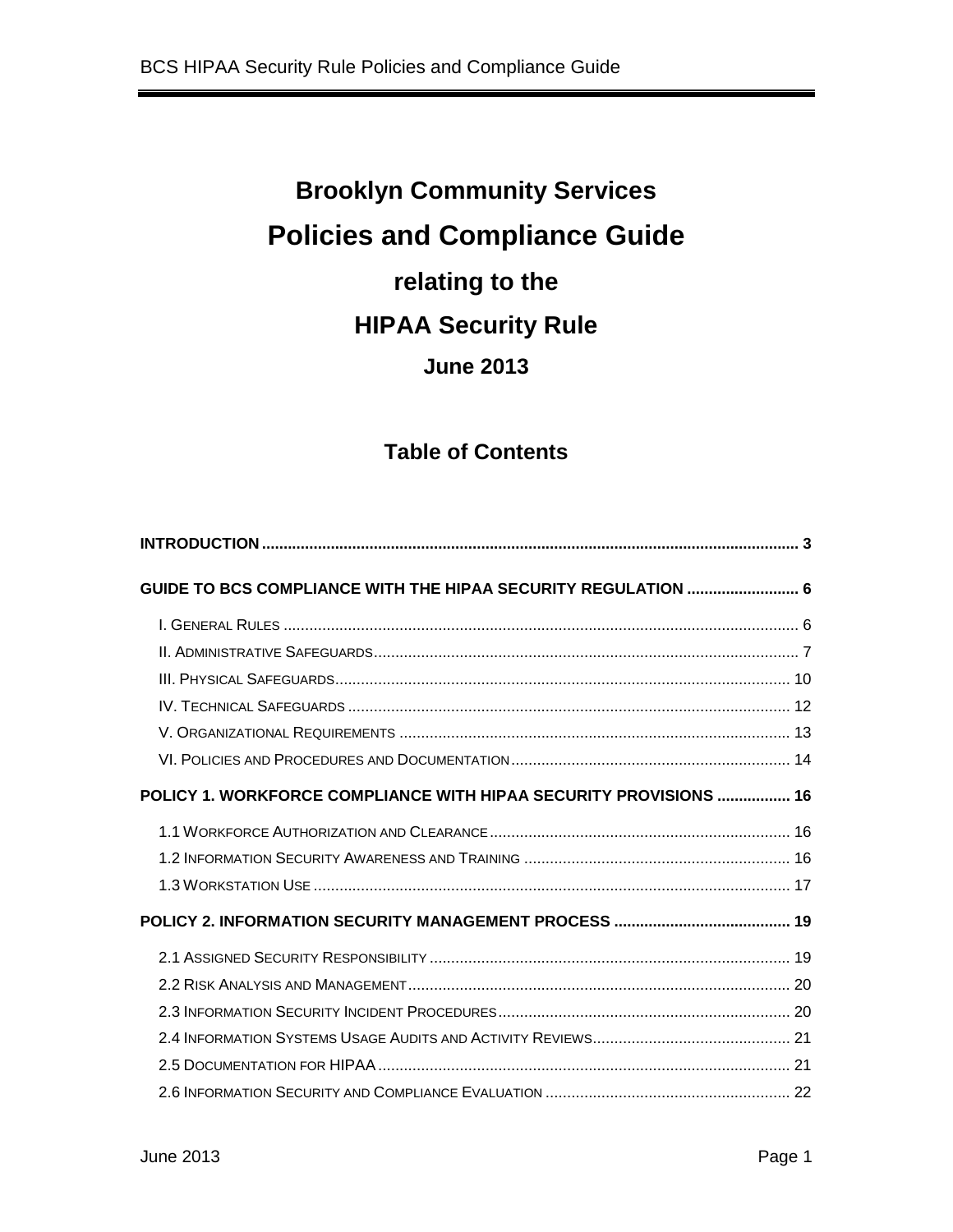| POLICY 5. USE OF PHOTOGRAPHIC OR VIDEO RECORDING DEVICES  31   |  |
|----------------------------------------------------------------|--|
|                                                                |  |
| APPENDIX 2: FORM FOR NOTIFICATION OF NEW HIRE OR PROMOTION  42 |  |
|                                                                |  |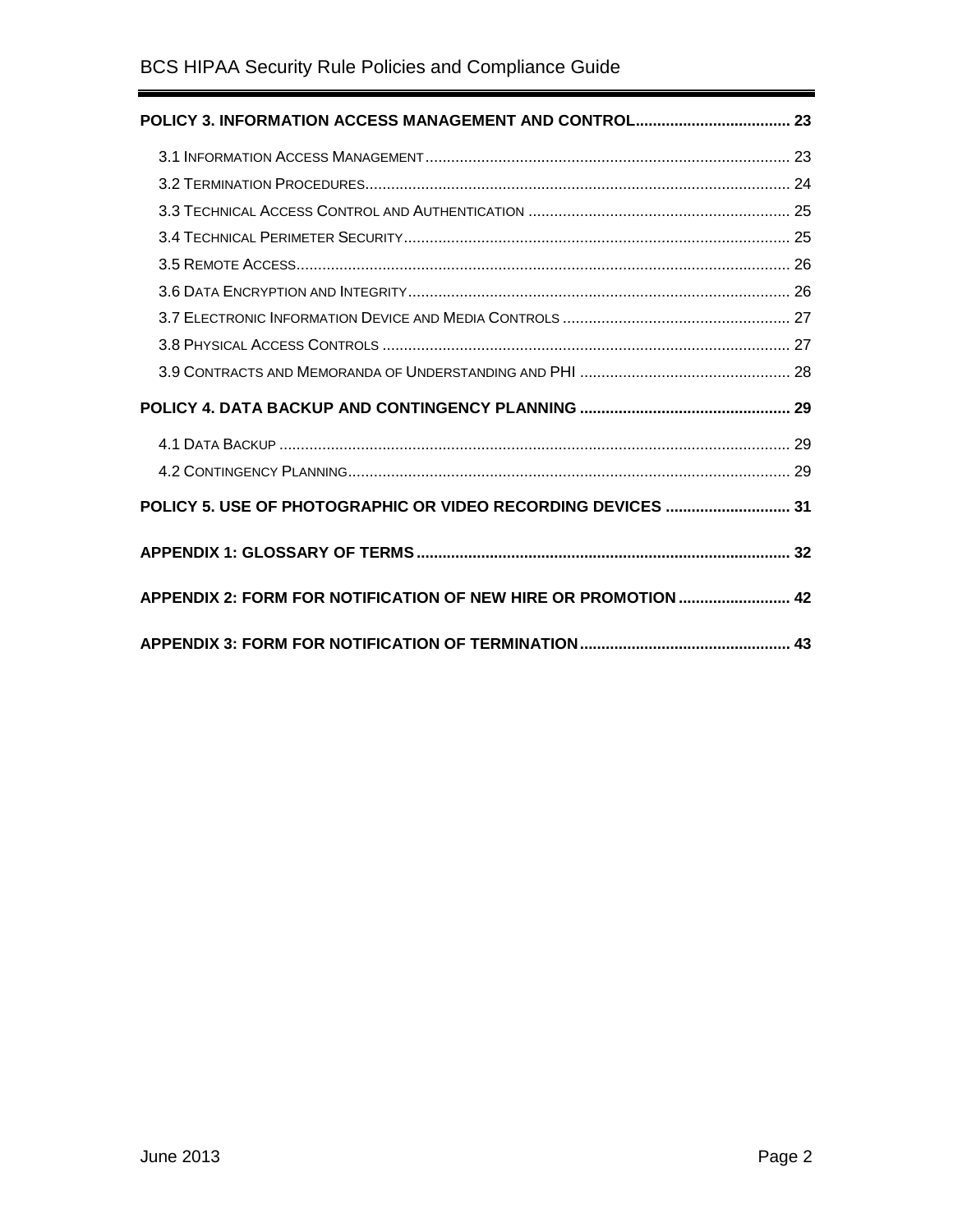# **Introduction**

*Scope* The Health Insurance Portability and Accountability Act of 1996 (HIPAA) Security Rule contains standards and implementation specifications for administrative, technical, and physical safeguards for electronic protected health information (PHI) held in any electronic device by a HIPAA covered entity. Implementation of policies and procedures to support the standards and specifications is required.

*Source* The HIPAA Security Rule is 45 CFR Parts 160, 162, and 164, *Health Insurance reform: Security Standards; Final Rule*, February 20, 2003, which may be downloaded as a PDF formatted file over the Internet at the Web address <http://www.cms.hhs.gov/hipaa/hipaa2/regulations/security/03-3877.pdf> .

*Every Agency Is Unique* One of the foundations of the HIPAA Security Rule is that each agency under the rule is different and will need to respond to the details of the rule differently, according to its own background and capabilities. BCS is committed to complying with the rule and developing the procedures necessary to support its security policies, based on its own business processes and characteristics.

*Required and Addressable Implementation Specifications* Of the implementation specifications, some are Required and some are Addressable. The Required items must be met as specified, while agencies can decide how best to meet Addressable items, based on their own context. If an Addressable item is not implemented as stated in the rule, BCS will perform the analysis and documentation necessary to justify its actions.

*Risk Assessment* Central to the analysis required by the Security Rule is risk assessment of information security. Decisions about what should be done to be in compliance with the HIPAA Security Rule will be supported by an assessment of the information security risks that exist at BCS. The process identified in the preamble to the HIPAA Security Rule is described by the National Institute of Standards and Technologies in their document *Risk Management Guide for Information Technology Systems* (NIST SP800-30, available at [http://csrc.nist.gov/publications/nistpubs](http://csrc.nist.gov/publications.nistpubs) ).

*Flexibility* As required in the flexibility provisions in Security Rule §164.306(b), BCS will take measures to manage security by considering not only risk assessment, but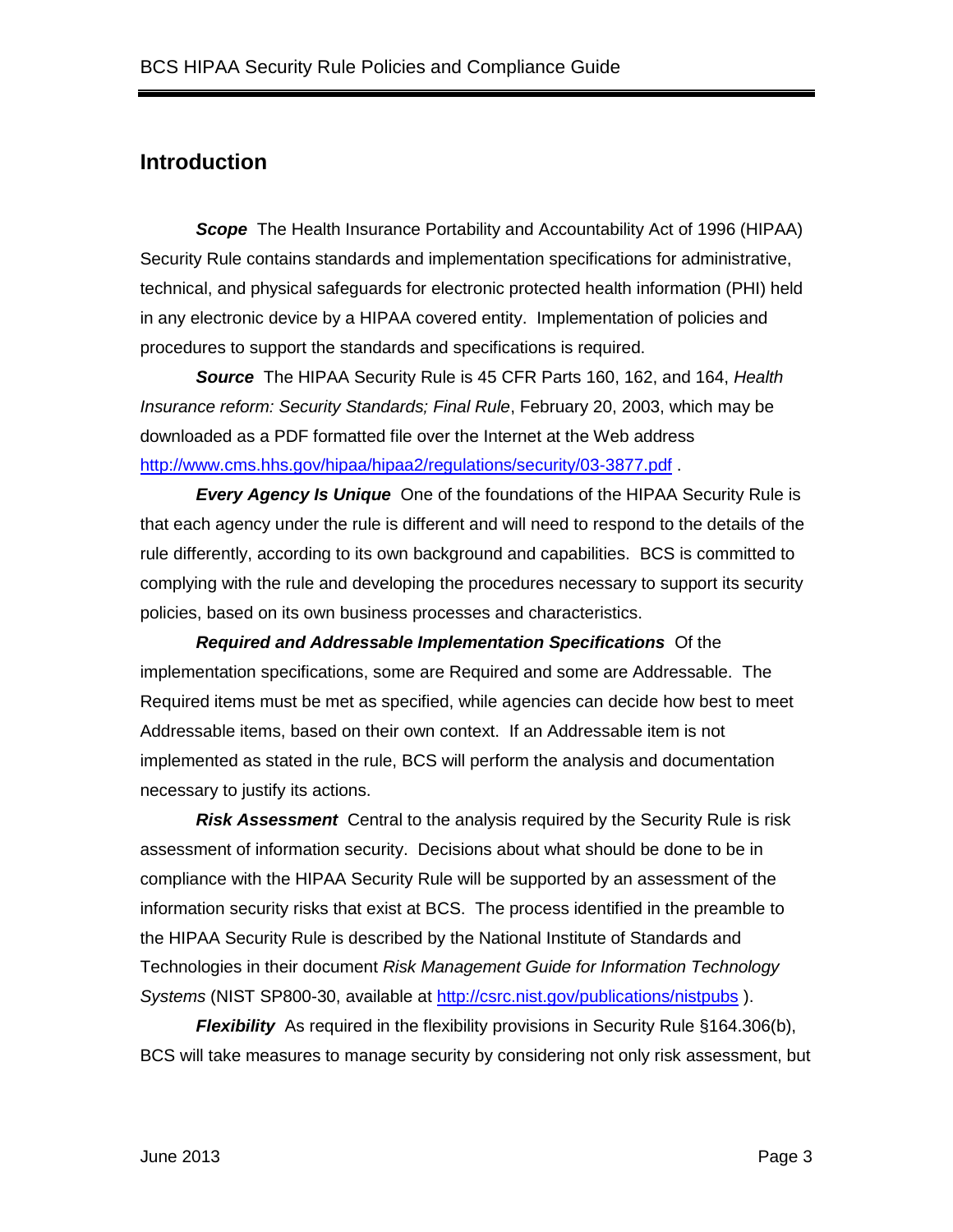also the costs of various measures, the size of the agency, and the hardware and software security capabilities.

**Culture** The establishment of a culture of privacy and security supported by policies and procedures is an essential step in creating a successful security program. BCS is committed to having sufficient policies and procedures in place to support a culture of privacy and security, and the workforce that works within the BCS culture.

*Security Management Process* The first action item listed in the Security Rule's safeguards is to establish a Security Management Process that includes risk analysis and a regular periodic assessment of security (among other requirements). Security is not a one-time event – it is a process that requires maintenance and attention for success. The policies included here will also need to be revisited on a regular basis to ensure that they meet the needs of the agency and provide the necessary protection of health information security in an environment where new threats are discovered on nearly a daily basis.

*Safeguards* Administrative safeguards in the Security Rule include a security management process, workforce security policies and procedures, information access management policies and procedures, training and awareness requirements, security incident procedures, contingency and disaster plans, periodic evaluation requirements, and Business Associate contract requirements. Physical safeguards include physical access controls, workstation use and security policies and procedures, and device and media (i.e., disks, tapes, etc.) controls. Technical safeguards include access controls, audit controls and mechanisms, data integrity controls, entity authentication, and transmission security. In addition, there are sections for organizational and documentation requirements.

*Electronic and Non-Electronic Information* While the Security Rule applies only to information that is held electronically, the rule's concepts should be used to support information security for non-electronic information wherever possible as well, since the principles involved are sound and should be considered for all kinds of protected health information.

*Justification and Documentation* BCS is committed to the process of thorough analysis, justification, and documentation required for compliance with the HIPAA Security Rule. Any actions taken by BCS relating to information security will be properly justified through analysis and fully documented.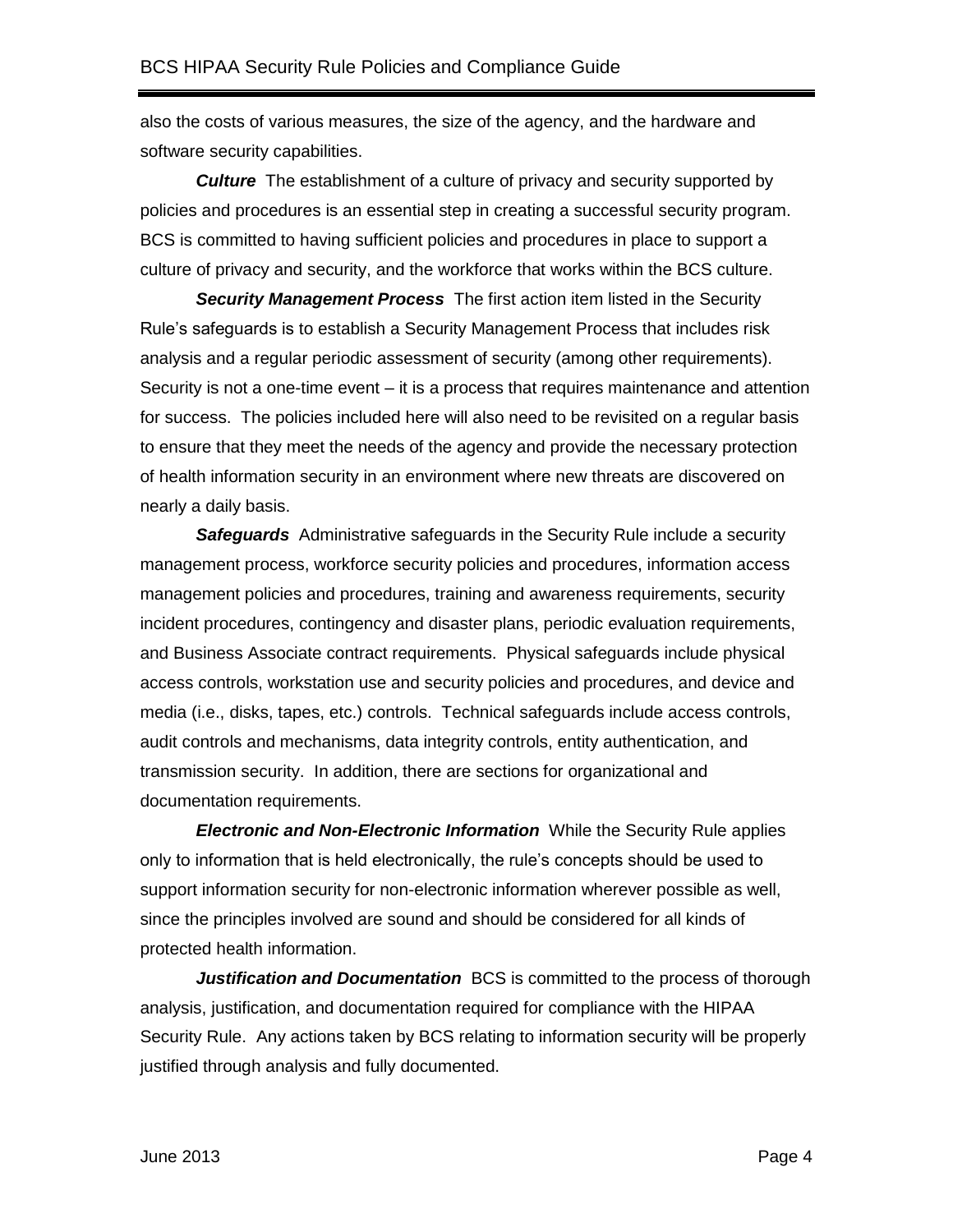### **This Document**

This document provides a reference tool, in the compliance guide in the section following, to show how BCS meets its obligations under the HIPAA Security Regulation, by listing the requirements in the regulation and identifying which policies support those requirements.

The sections following the guide detail the policies themselves. A glossary is included, followed by sample forms for establishing and terminating access to computer systems.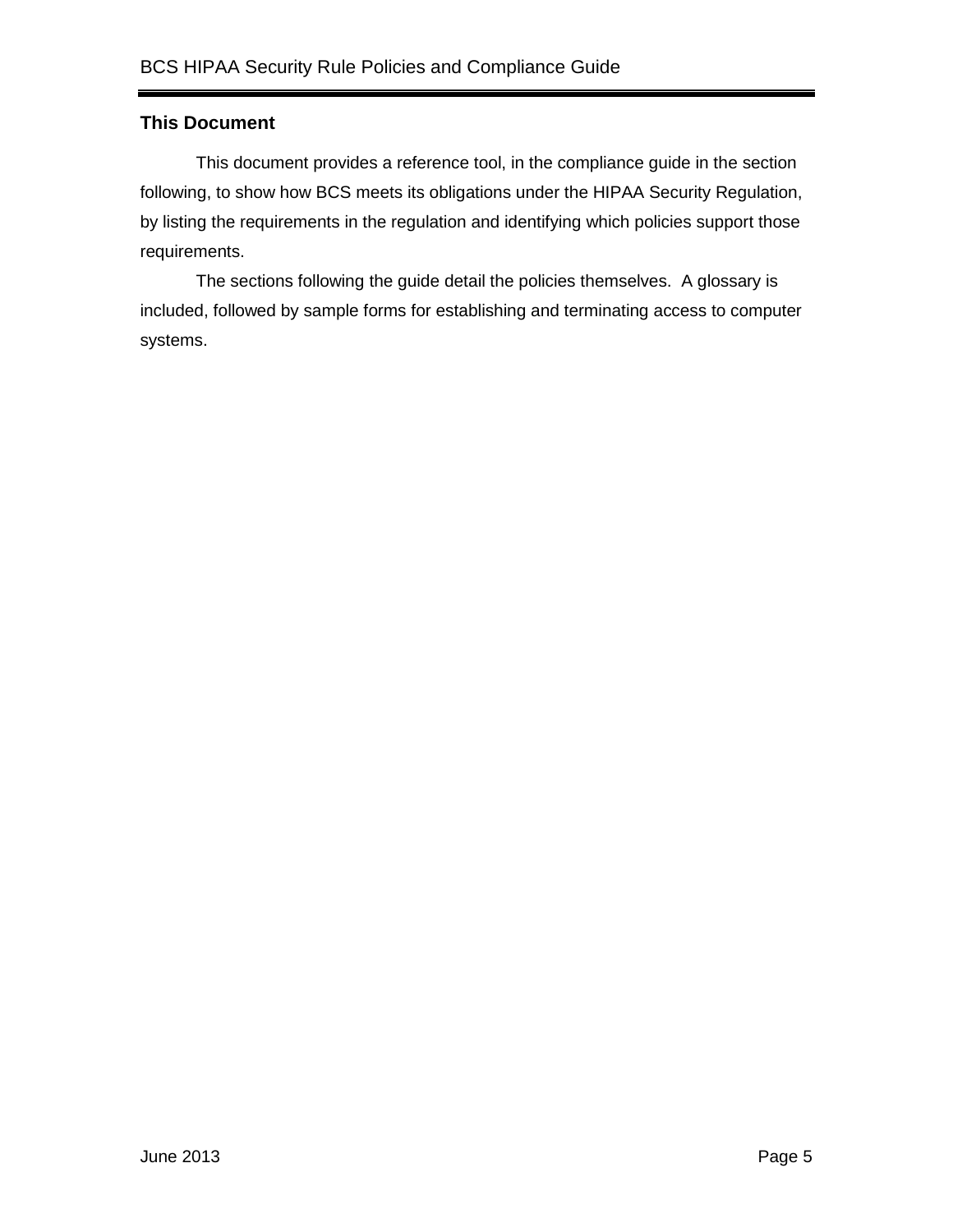# **Guide to BCS Compliance with the HIPAA Security Regulation**

This guide is intended to assist with compliance with the Health Insurance Portability and Accountability Act Security regulation by identifying the policies and documents that ensure compliance with HIPAA Security standards. Compliance with the HIPAA Security regulation is required as of April 20, 2005.

This guide is organized using the HIPAA Security Standards Final Rule as a template. The final rule is organized by General Rules, Administrative Safeguards, Physical Safeguards, Technical Safeguards, Organizational Requirements, and Polices & Procedures and Documentation Requirements. Each section describes the HIPAA requirement as stated in the Federal Register Final Rule and describes how BCS is meeting this requirement, by the inclusion of Compliance Statements and References to policies. In addition the reference to the Federal Register section is provided and each requirement is identified as Required (R) or Addressable (A).

#### **I. General Rules**

#### I. **General Rules** - §164.306

- (a) *General requirements*
	- Covered entities must do the following:
	- (1) Ensure the confidentiality, integrity, and availability of all electronic protected health information [PHI] the covered entity creates, receives, maintains, or transmits.
	- (2) Protect against any reasonably anticipated threats or hazards to the security or integrity of such information.
	- (3) Protect against any reasonably anticipated uses or disclosures of such information that are not permitted or required under subpart E of this part.
	- (4) Ensure compliance with this subpart by its workforce.

#### **References: All HIPAA Security Policies**

- (b) *Flexibility of approach*
	- (1) Covered entities may use any security measures that allow the covered entity to reasonably and appropriately implement the standards and implementation specifications as specified in this subpart.
	- (2) In deciding which security measures to use, a covered entity must take into account the following factors:
		- (i) The size, complexity, and capabilities of the covered entity.
		- (ii) The covered entity's technical infrastructure, hardware, and software security capabilities.
		- (iii) The costs of security measures.
		- (iv) The probability and criticality of potential risks to electronic PHI.
- (c) *Standards*

A covered entity must comply with the standards as provided in this section and in § 164.308, § 164.310, § 164.312, § 164.314, and § 164.316 with respect to all electronic protected health information.

- (d) *Implementation specifications*
	- In this subpart:
	- (1) Implementation specifications are required or addressable. If an implementation specification is required, the word ''Required'' appears in parentheses after the title of the implementation specification. If an implementation specification is addressable, the word ''Addressable'' appears in parentheses after the title of the implementation specification.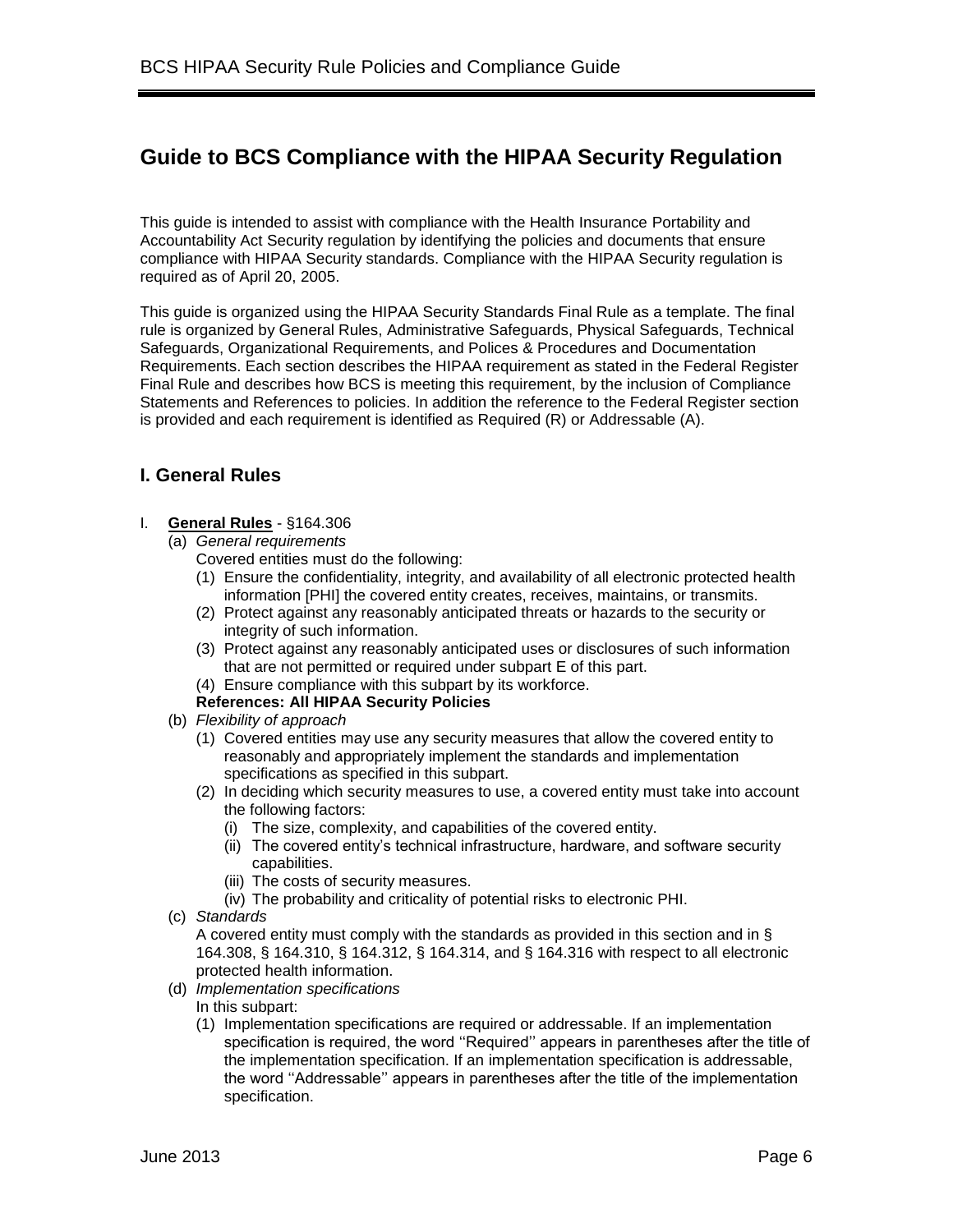- (2) When a standard adopted in § 164.308, § 164.310, § 164.312, § 164.314, or § 164.316 includes required implementation specifications, a covered entity must implement the implementation specifications.
- (3) [printing typo in Federal Register: (1)] When a standard adopted in § 164.308, § 164.310, § 164.312, § 164.314, or § 164.316 includes addressable implementation specifications, a covered entity must—
	- (i) Assess whether each implementation specification is a reasonable and appropriate safeguard in its environment, when analyzed with reference to the likely contribution to protecting the entity's electronic protected health information; and
	- (ii) As applicable to the entity—
		- (A) Implement the implementation specification if reasonable and appropriate; or
		- (B) If implementing the implementation specification is not reasonable and appropriate—

*(1)* Document why it would not be reasonable and appropriate to implement the implementation specification; and

*(2)* Implement an equivalent alternative measure if reasonable and appropriate.

(e) *Maintenance*

Security measures implemented to comply with standards and implementation specifications adopted under § 164.105 and this subpart must be reviewed and modified as needed to continue provision of reasonable and appropriate protection of electronic protected health information as described at § 164.316. **References: Policy 2.4 and Policy 2.6**

### **II. Administrative Safeguards**

#### II. **Administrative Safeguards** - § 164.308

- (a) A covered entity must, in accordance with § 164.306:
	- (1)
		- (i) *Standard*: *Security Management Process* § 164.308(a)(1) Implement policies and procedures to prevent, detect, contain, and correct security violations.

#### **Reference: Policy 2**

- *(ii) Implementation Specifications*
	- (A) Risk Analysis (R) Conduct an accurate and thorough assessment of the potential risks and vulnerabilities to the confidentiality, integrity, and availability of electronic protected health information held by the covered entity. **Reference: Policy 2.2**
	- (B) Risk Management (R) Implement security measures sufficient to reduce risks and vulnerabilities to a reasonable and appropriate level to comply with § 164.306(a). **Reference: Policy 2.2**
	- (C) Sanction Policy (R) Apply appropriate sanctions against workforce members who fail to comply with the security policies and procedures of the covered entity. **Reference: BCS Personnel Policies and Practices Manual**
	- (D) Information System Activity Review (R) Implement procedures to regularly review records of information system activity, such as audit logs, access reports, and security incident tracking reports.

**Reference: Policy 2.4**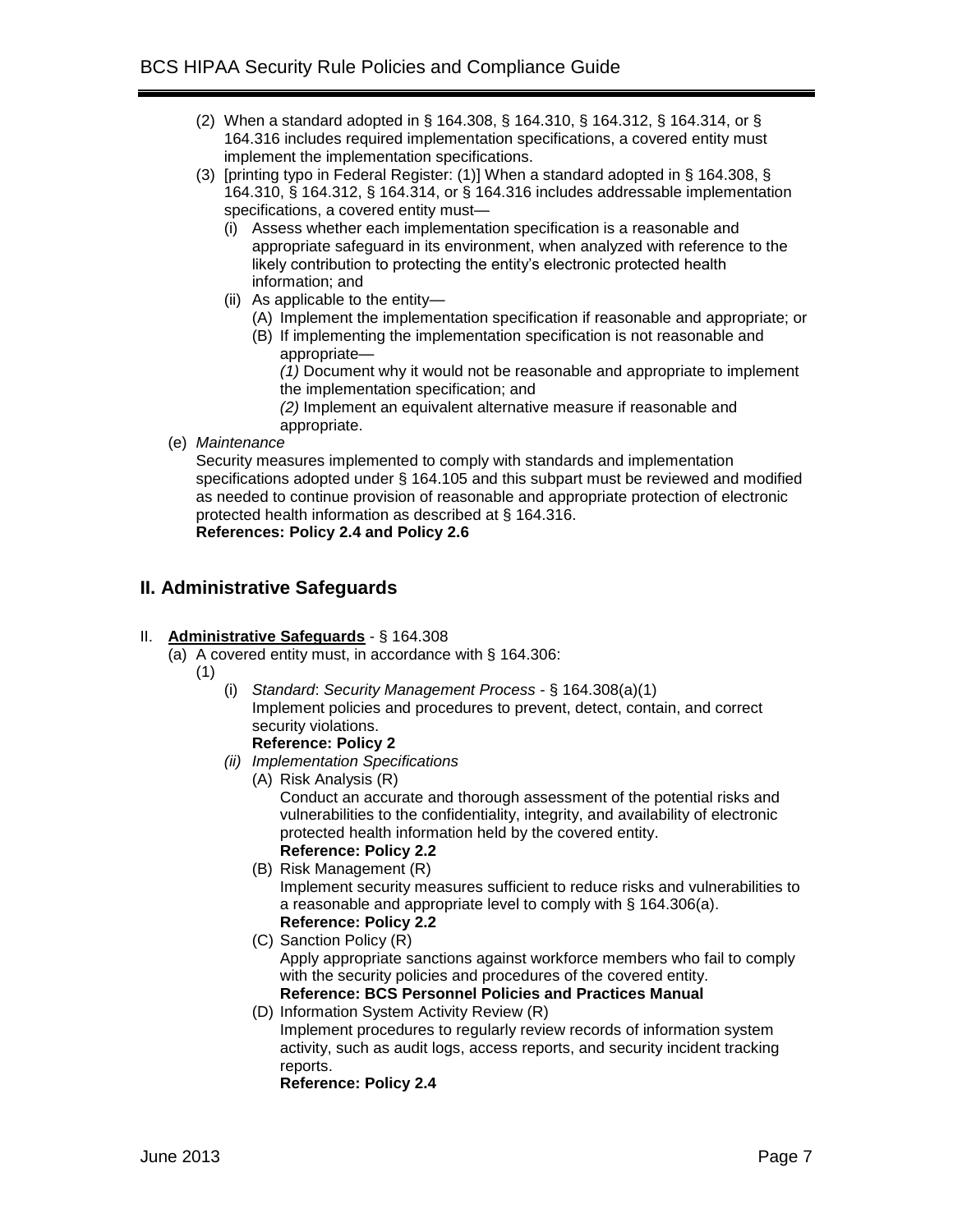- (2) *Standard: Assigned Security Responsibility* 164.308(a)(2) Identify the security official who is responsible for the development and implementation of the policies and procedures required by this subpart for the entity. **Reference: Policy 2.1**
- (3)
- (i) *Standard: Workforce Security* § 164.308(a)(3)
	- Implement policies and procedures to ensure that all members of its workforce have appropriate access to electronic protected health information, as provided under paragraph (a)(4) of this section, and to prevent those workforce members who do not have access under paragraph (a)(4) of this section from obtaining access to electronic protected health information.

### **References: Policy 1 and Policy 3**

- *(ii) Implementation Specifications*
	- (A) Authorization and/or Supervision (A) Implement procedures for the authorization and/or supervision of workforce members who work with electronic protected health information or in locations where it might be accessed. **Reference: Policy 1.1**
	- (B) Workforce Clearance Procedure (A) Implement procedures to determine that the access of a workforce member to electronic protected health information is appropriate. **References: Policy 1.1 and Policy 3.1**
	- (C) Termination Procedures (A) Implement procedures for terminating access to electronic protected health information when the employment of a workforce member ends or as required by determinations made as specified in paragraph  $(a)(3)(ii)(B)$  of this section.

#### **Reference: Policy 3.2**

- (4)
	- (i) *Standard: Information Access Management* § 164.308(a)(4) Implement policies and procedures for authorizing access to electronic protected health information that are consistent with the applicable requirements of subpart E of this part [the Privacy Rule].

#### **Reference: Policy 3**

- *(ii) Implementation Specifications*
	- (A) Isolating Health Care Clearinghouse Function (R) If a healthcare clearinghouse is part of a larger organization, the clearinghouse must implement policies and procedures that protect the electronic protected health information of the clearinghouse from unauthorized access by the larger organization. **Compliance Statement:** BCS does not engage in Clearinghouse operations. This section does not apply to BCS.
	- (B) Access Authorization (A) Implement policies and procedures for granting access to electronic protected health information, for example, through access to a workstation, transaction, program, process, or other mechanism. **Reference: Policy 3.1**
	- (C) Access Establishment and Modification (A) Implement policies and procedures that, based upon the entity's access authorization policies, establish, document, review, and modify a user's right of access to a workstation, transaction, program, or process. **Reference: Policy 3.1**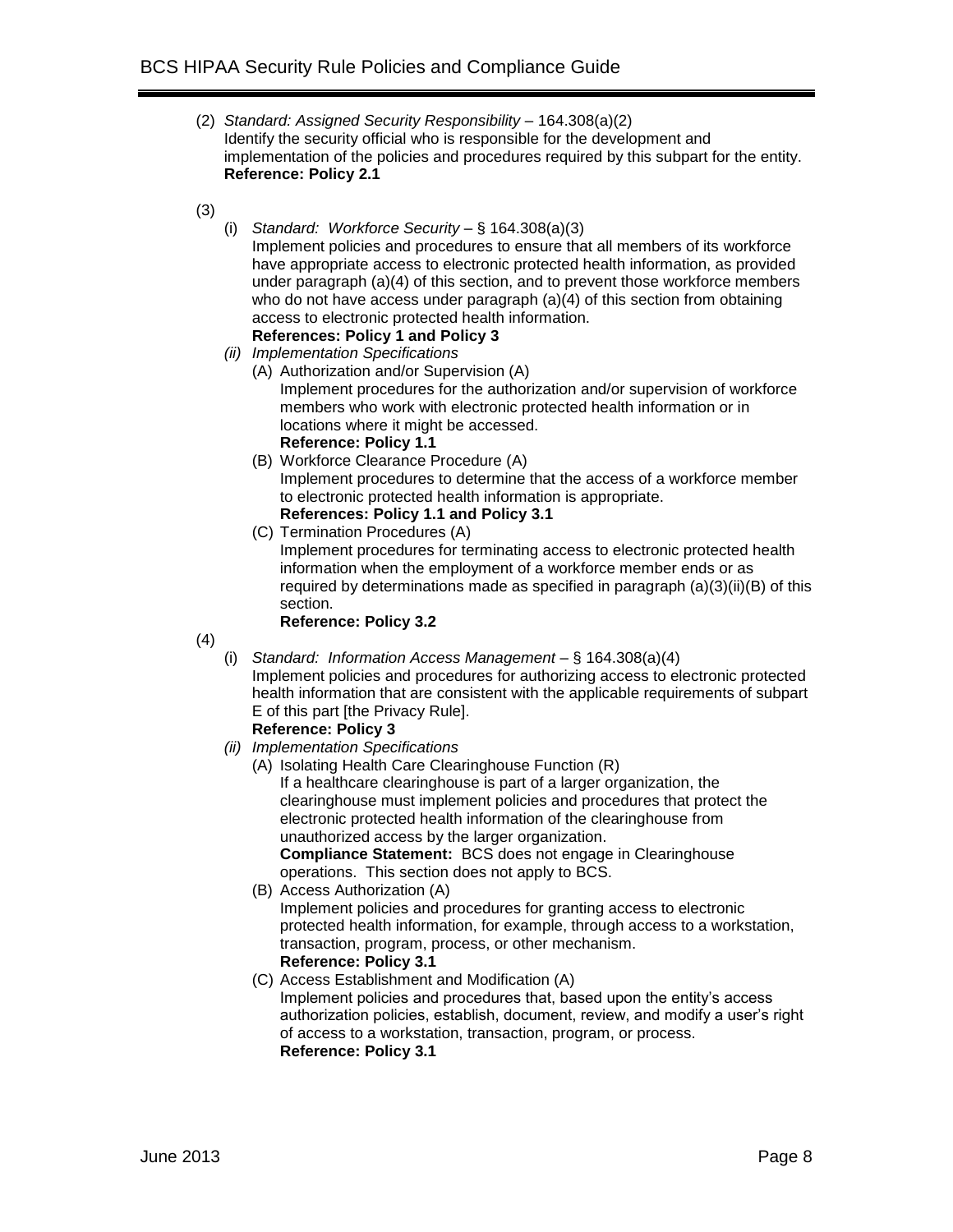#### (5)

- (i) *Standard: Security Awareness and Training* § 164.308(a)(5) Implement a security awareness and training program for all members of its workforce (including management). **Reference: Policy 1.2**
- *(ii) Implementation Specifications*
	- (A) Security Reminders (A) Periodic security updates. **Reference: Policy 1.2**
	- (B) Protection from Malicious Software (A) Procedures for guarding against, detecting, and reporting malicious software. **Reference: Policy 1.2**
	- (C) Log-in Monitoring (A) Procedures for monitoring log-in attempts and reporting discrepancies. **Reference: Policy 1.2**
	- (D) Password Management (A) Procedures for creating, changing, and safeguarding passwords. **Reference: Policy 1.2**

#### (6)

- (i) *Standard: Security Incident Procedures* § 164.308(a)(6) Implement policies and procedures to address security incidents. **Reference: Policy 2.3**
- (ii) *Implementation Specification*: Response and Reporting (R) Identify and respond to suspected or known security incidents; mitigate, to the extent practicable, harmful effects of security incidents that are known to the covered entity; and document security incidents and their outcomes. **Reference: Policy 2.3**

(7)

- (i) *Standard: Contingency Plan* § 164.308(a)(7) Establish (and implement as needed) policies and procedures for responding to an emergency or other occurrence (for example, fire, vandalism, system failure, and natural disaster) that damages systems that contain electronic protected health information. **Reference: Policy 4**
- *(ii) Implementation Specifications*
	- (A) Data Backup Plan (R) Establish and implement procedures to create and maintain retrievable exact copies of electronic protected health information. **Reference: Policy 4.1**
	- (B) Disaster Recovery Plan (R) Establish (and implement as needed) procedures to restore any loss of data. **Reference: Policy 4.2**
	- (C) Emergency Mode Operation Plan (R) Establish (and implement as needed) procedures to enable continuation of critical business processes for protection of the security of electronic protected health information while operating in emergency mode. **Reference: Policy 4.2**
	- (D) Testing and Revision Procedure (A) Implement procedures for periodic testing and revision of contingency plans. **Reference: Policy 4.2**
	- (E) Applications and Data Criticality Analysis (A) Assess the relative criticality of specific applications and data in support of other contingency plan components. **Reference: Policy 4.2**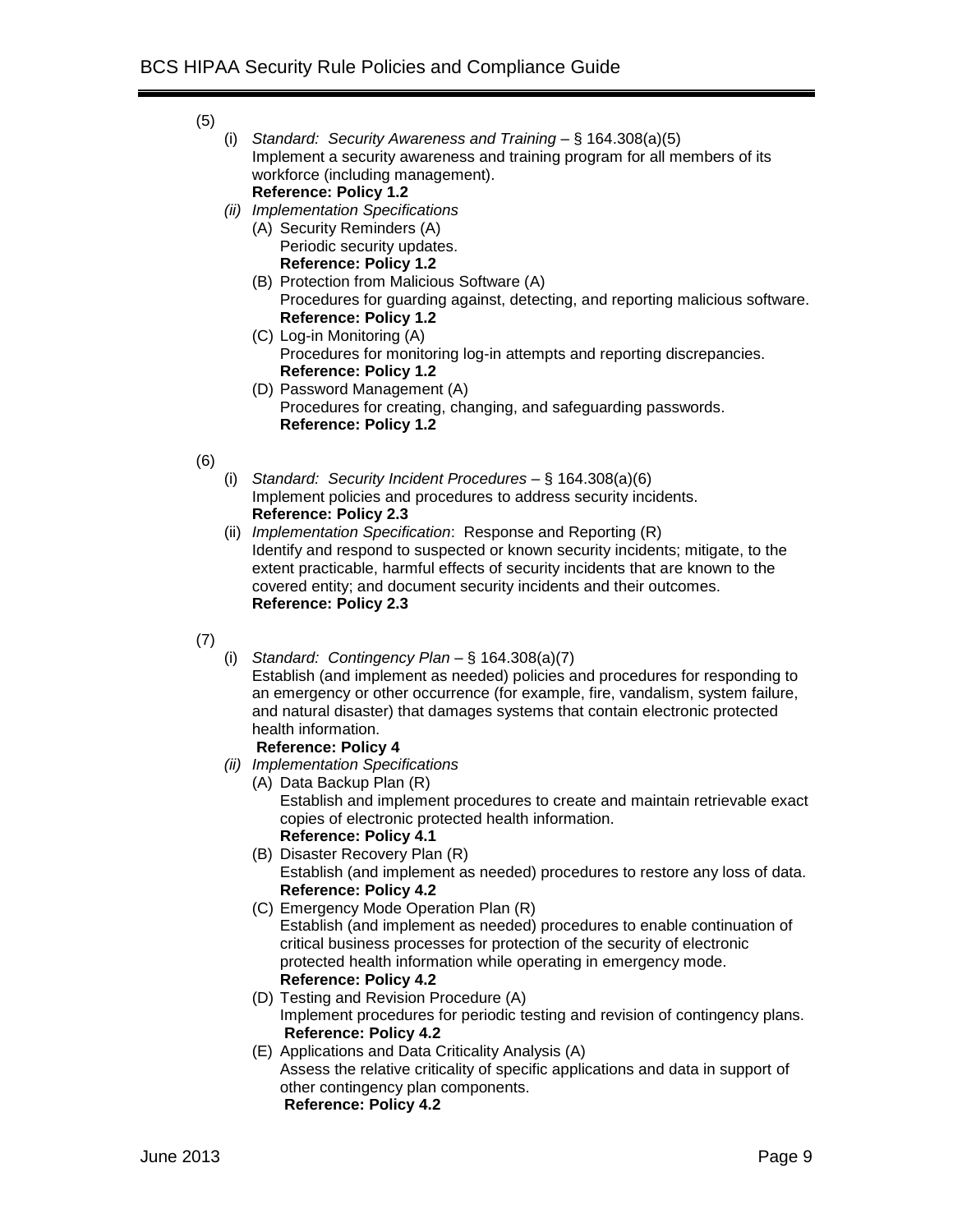- (8)
- (i) *Standard: Evaluation* § 164.308(a)(8) Perform a periodic technical and nontechnical evaluation, based initially upon the standards implemented under this rule and subsequently, in response to environmental or operational changes affecting the security of electronic protected health information, that establishes the extent to which an entity's security policies and procedures meet the requirements of this subpart. **Reference: Policy 2.6**
- (b)
- **(1)** *Standard: Business Associate Contracts and Other Arrangements* § 164.308(b)(1) A covered entity, in accordance with § 164.306, may permit a business associate to create, receive, maintain, or transmit electronic protected health information on the covered entity's behalf only if the covered entity obtains satisfactory assurances, in accordance with § 164.314(a) that the business associate will appropriately safeguard the information.

#### **Reference: Policy 3.9**

- (2) This standard does not apply with respect to—
	- (i) The transmission by a covered entity of electronic protected health information to a health care provider concerning the treatment of an individual.
	- (ii) The transmission of electronic protected health information by a group health plan or an HMO or health insurance issuer on behalf of a group health plan to a plan sponsor, to the extent that the requirements of § 164.314(b) and § 164.504(f) apply and are met; or
	- (iii) The transmission of electronic protected health information from or to other agencies providing the services at  $\S$  164.502(e)(1)(ii)l, when the covered entity is a health plan that is a government program providing public benefits, if the requirements of  $\S$  164.502(e)(1)(ii)I are met.
- (3) A covered entity that violates the satisfactory assurances it provided as a business associate of another covered entity will be in noncompliance with the standards, implementation specifications, and requirements of this paragraph and § 164.314(a).
- (4) *Implementation Specification:* Written Contract or Other Arrangement (R) Document the satisfactory assurances required by paragraph (b)(1) of this section through a written contract or other arrangement with the business associate that meets the applicable requirements of § 164.314(a). **Reference: Policy 3.9**

### **III. Physical Safeguards**

#### III. **Physical Safeguards** – § 164.310

A covered entity must, in accordance with § 164.306:

- (a)
	- (1) *Standard: Facility Access Controls* § 164.310(a) Implement policies and procedures to limit physical access to its electronic information systems and the facility or facilities in which they are housed, while ensuring that properly authorized access is allowed. **Reference: Policy 3.8**
	- *(2) Implementation Specifications*
		- (i) Contingency Operations (A) Establish (and implement as needed) procedures that allow facility access in support of restoration of lost data under the disaster recovery plan and emergency mode operations plan in the event of an emergency. **Reference: Policy 3.8**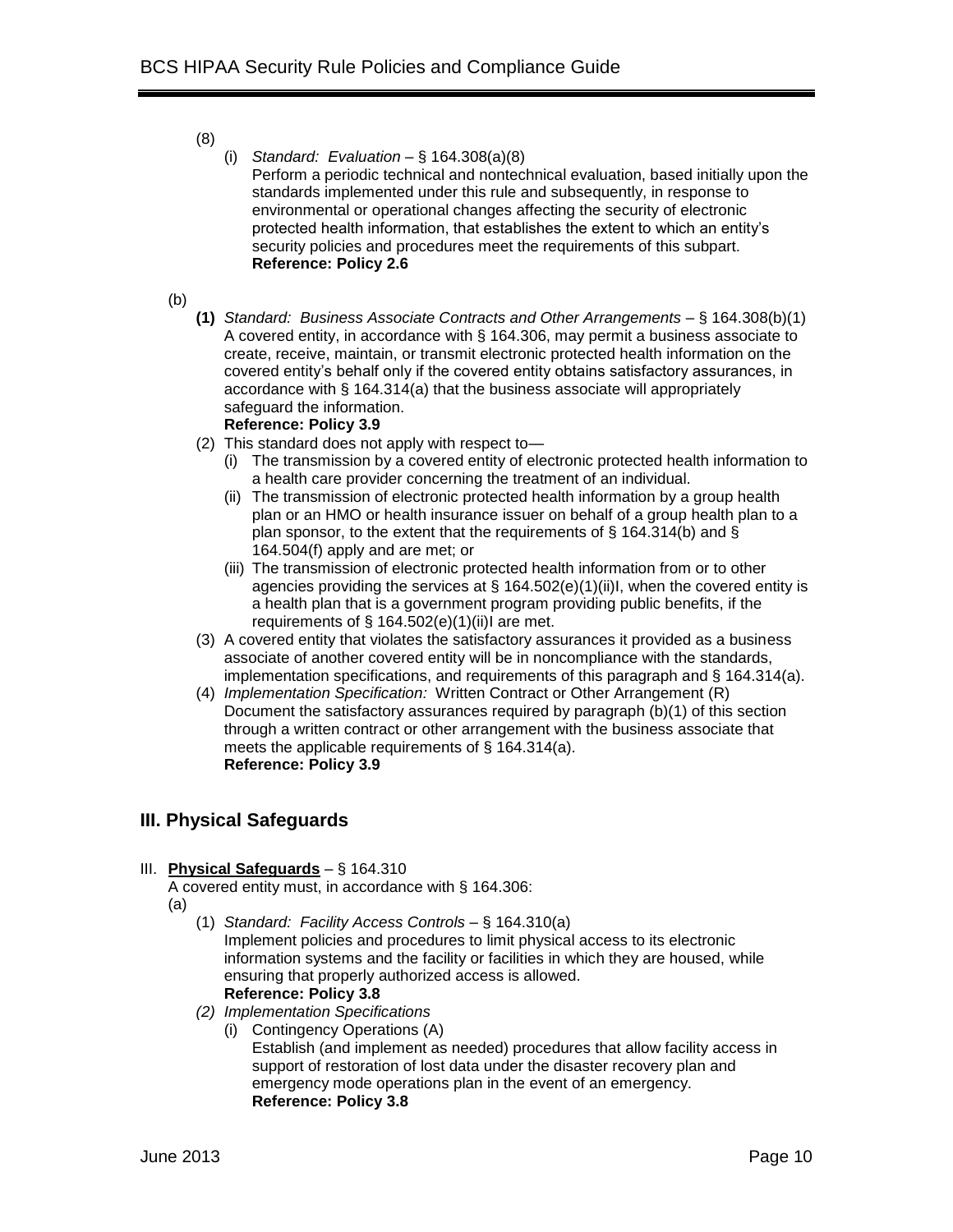- (ii) Facility Security Plan (A) Implement policies and procedures to safeguard the facility and the equipment therein from unauthorized physical access, tampering, and theft. **Reference: Policy 3.8 and Policy 5**
- (iii) Access Control and Validation Procedures (A) Implement procedures to control and validate a person's access to facilities based on their role or function, including visitor control, and control of access to software programs for testing and revision. **Reference: Policy 3.8**
- (iv) Maintenance Records (A) Implement policies and procedures to document repairs and modifications to the physical components of a facility which are related to security (for example, hardware, walls, doors, and locks). **Reference: Policy 3.8**
- (b) *Standard: Workstation Use* § 164.310(b) Implement policies and procedures that specify the proper functions to be performed, the manner in which those functions are to be performed, and the physical attributes of the surroundings of a specific workstation or class of workstation that can access electronic protected health information. **Reference: Policy 1.3**
- (c) *Standard: Workstation Security* § 164.310(c) Implement physical safeguards for all workstations that access electronic protected health information, to restrict access to authorized users. **References: Policy 1.3 and Policy 3.8**
- (d)
- (1) *Standard: Device and Media Controls* § 164.310(d)
	- Implement policies and procedures that govern the receipt and removal of hardware and electronic media that contain electronic protected health information into and out of a facility, and the movement of these items within the facility.
- **References: Policy 3 and Policy 4**
- *(2) Implementation Specifications*
	- (i) Disposal (R) Implement policies and procedures to address the final disposition of electronic protected health information, and/or the hardware or electronic media on which it is stored.
		- **References: Policy 3.7**
		- (ii) Media Re-use (R)

Implement procedures for removal of electronic protected health information from electronic media before the media are made available for re-use. **Reference: Policy 3.7**

(iii) Accountability (A)

Maintain a record of the movements of hardware and electronic media and any person responsible therefore.

#### **Reference: Policy 3.7**

(iv) Data Backup and Storage (A)

Create a retrievable, exact copy of electronic protected health information, when needed, before movement of equipment.

**Reference: Policy 4.1**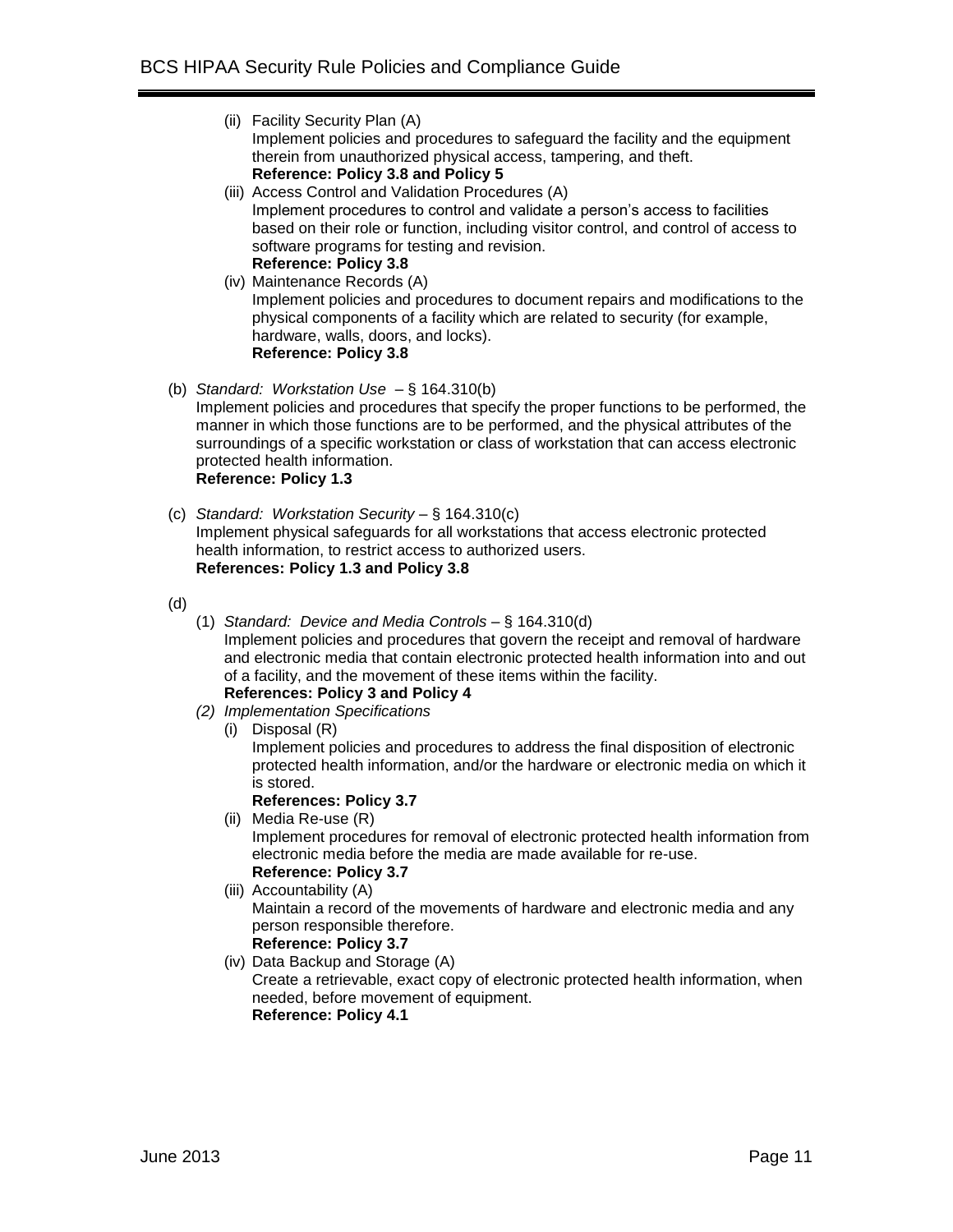### **IV. Technical Safeguards**

#### IV. **Technical Safeguards** - § 164.312

A covered entity must, in accordance with § 164.306:

- (a)
	- (1) *Standard: Access Control* § 164.312(a) Implement technical policies and procedures for electronic information systems that maintain electronic protected health information to allow access only to those persons or software programs that have been granted access rights as specified in § 164.308(a)(4).

#### **References: Policy 1.1 and Policy 3**

- *(2) Implementation Specifications*
	- (i) Unique User ID (R) Assign a unique name and/ or number for identifying and tracking user identity. **Reference: Policy 3.3**
	- (ii) Emergency Access Procedure (R) Establish (and implement as needed) procedures for obtaining necessary electronic protected health information during an emergency. **Reference: Policy 3.3**
	- (iii) Automatic Logoff (A) Implement electronic procedures that terminate an electronic session after a predetermined time of inactivity. **References: Policy 3.3**
	- (iv) Encryption and Decryption (A) Implement a mechanism to encrypt and decrypt electronic protected health information.

#### **References: Policy 3.6 and Policy 3.7**

- (b) *Standard*: *Audit Controls* § 164.312(b) Implement hardware, software, and/or procedural mechanisms that record and examine activity in information systems that contain or use electronic protected health information.
	- **References: Policy 2.4**

(c)

- (1) *Standard: Integrity* § 164.312(c) Implement policies and procedures to protect electronic protected health information from improper alteration or destruction. **References: Policies 3.3, 3.4, 3.5, and 3.6**
- (2) *Implementation Specification*: Mechanism to Authenticate Electronic Protected Health Information (A) Implement electronic mechanisms to corroborate that electronic protected health information has not been altered or destroyed in an unauthorized manner. **Reference: Policy 3.6**
- (d) *Standard: Person or Entity Authentication* § 164.312(d) Implement procedures to verify that a person or entity seeking access to electronic protected health information is the one claimed. **Reference: Policy 3.3**
- (e)
	- (1) *Standard: Transmission Security* § 164.312(e) Implement technical security measures to guard against unauthorized access to electronic protected health information that is being transmitted over an electronic communications network. **References: Policies 3.3, 3.4, 3.5 and 3.6**
	- *(2) Implementation Specifications*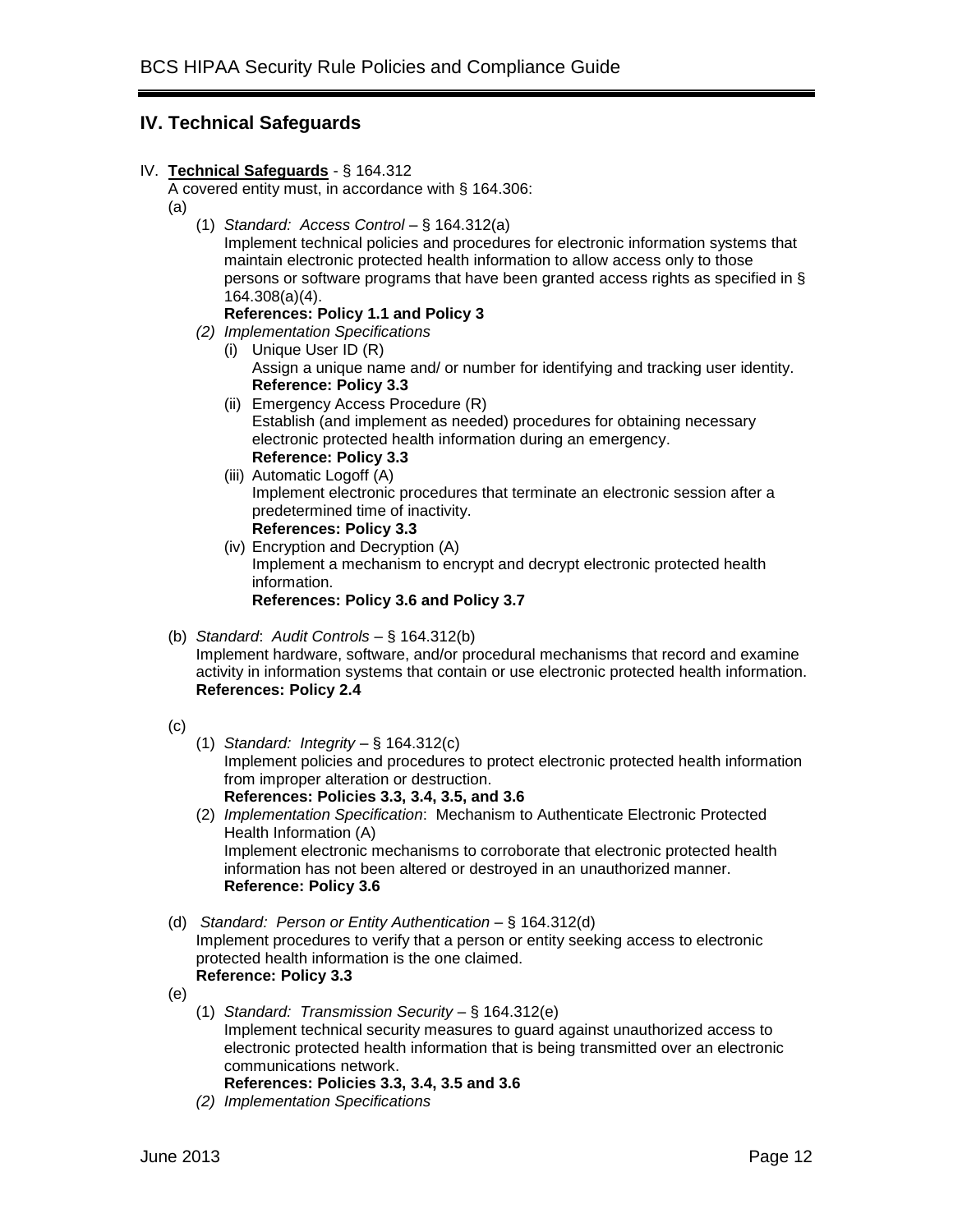(i) Integrity Controls (A)

Implement security measures to ensure that electronically transmitted electronic protected health information is not improperly modified without detection until disposed of.

- **References: Policies 3.3, 3.4, 3.5 and 3.6**
- (ii) Encryption (A) Implement a mechanism to encrypt electronic protected health information whenever deemed appropriate. **References: Policies 3.3, 3.4, 3.5 and 3.6**

### **V. Organizational Requirements**

#### V. **Organizational Requirements** - § 164.314

- (a)
	- **(1)** *Standard: Business associate contracts or other arrangements* **Reference: Policy 3.9**
		- (i) The contract or other arrangement between the covered entity and its business associate required by § 164.308(b) must meet the requirements of paragraph  $(a)(2)(i)$  or  $(a)(2)(ii)$  of this section, as applicable.
		- (ii) A covered entity is not in compliance with the standards in § 164.502(e) and paragraph (a) of this section if the covered entity knew of a pattern of an activity or practice of the business associate that constituted a material breach or violation of the business associate's obligation under the contract or other arrangement, unless the covered entity took reasonable steps to cure the breach or end the violation, as applicable, and, if such steps were unsuccessful—
			- (A) Terminated the contract or arrangement, if feasible; or
			- (B) If termination is not feasible, reported the problem to the Secretary.
	- *(2) Implementation Specifications*
		- (i) *Business associate contracts*

The contract between a covered entity and a business associate must provide that the business associate will—

- (A) Implement administrative, physical, and technical safeguards that reasonably and appropriately protect the confidentiality, integrity, and availability of the electronic protected health information that it creates, receives, maintains, or transmits on behalf of the covered entity as required by this subpart;
- (B) Ensure that any agent, including a subcontractor, to whom it provides such information agrees to implement reasonable and appropriate safeguards to protect it;
- (C) Report to the covered entity any security incident of which it becomes aware;
- (D) Authorize termination of the contract by the covered entity, if the covered entity determines that the business associate has violated a material term of the contract.
- (ii) *Other Arrangements*
	- (A) When a covered entity and its business associate are both governmental entities, the covered entity is in compliance with paragraph (a)(1) of this section, if—

*(1)* It enters into a memorandum of understanding with the business associate that contains terms that accomplish the objectives of paragraph (a)(2)(i) of this section; or

*(2)* Other law (including regulations adopted by the covered entity or its business associate) contains requirements applicable to the business associate that accomplish the objectives of paragraph (a)(2)(i) of this section.

(B) If a business associate is required by law to perform a function or activity on behalf of a covered entity or to provide a service described in the definition of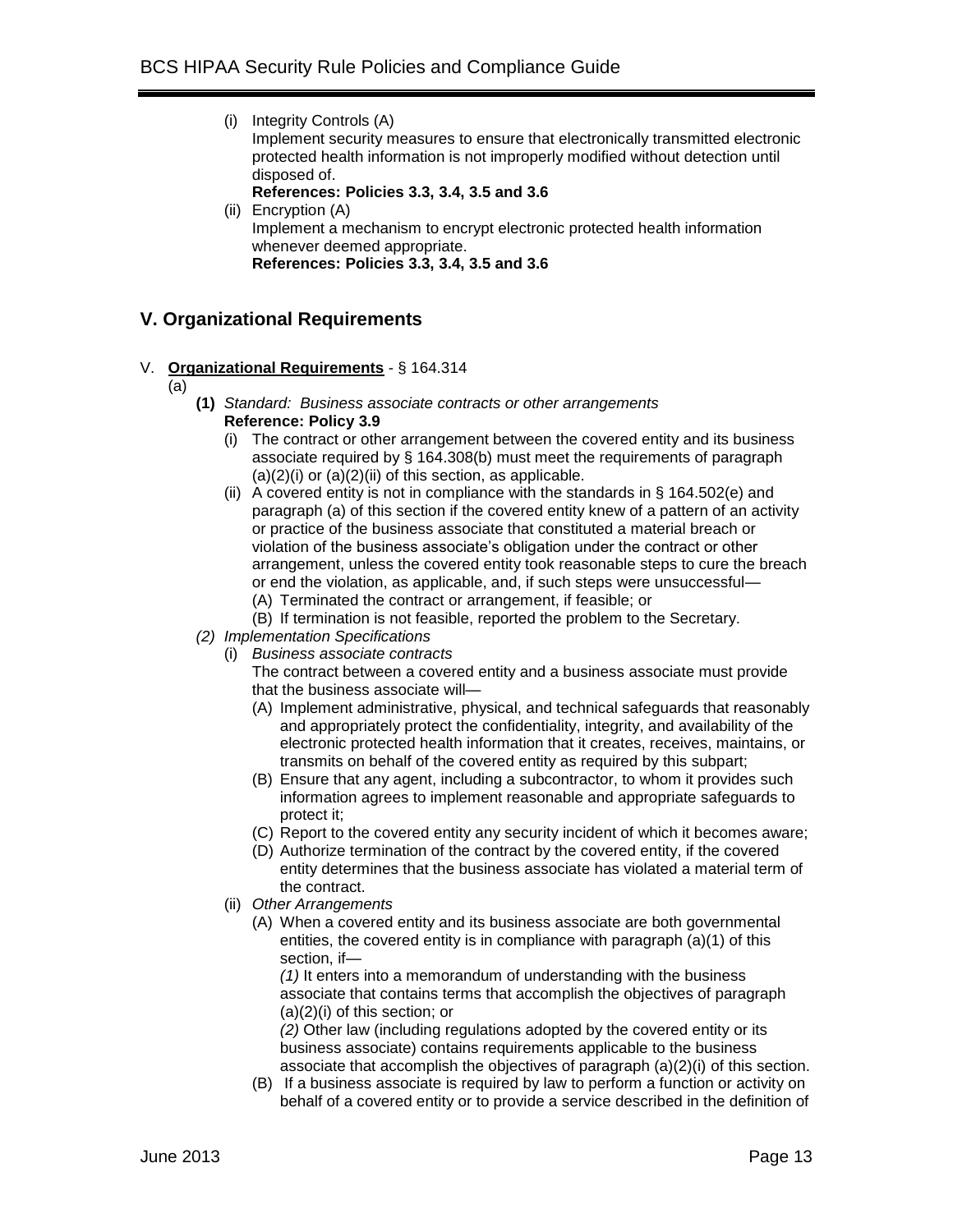business associate as specified in § 160.103 of this subchapter to a covered entity, the covered entity may permit the business associate to create, receive, maintain, or transmit electronic protected health information on its behalf to the extent necessary to comply with the legal mandate without meeting the requirements of paragraph  $(a)(2)(i)$  of this section, provided that the covered entity attempts in good faith to obtain satisfactory assurances as required by paragraph (a)(2)(ii)(A) of this section, and documents the attempt and the reasons that these assurances cannot be obtained.

- (C) The covered entity may omit from its other arrangements authorization of the termination of the contract by the covered entity, as required by paragraph  $(a)(2)(i)(D)$  of this section if such authorization is inconsistent with the statutory obligations of the covered entity or its business associate.
- (b)

#### (1) *Standard: Requirements for group health plans* **Reference: None Required**

Except when the only electronic protected health information disclosed to a plan sponsor is disclosed pursuant to § 164.504(f)(1)(ii) or (iii), or as authorized under § 164.508, a group health plan must ensure that its plan documents provide that the plan sponsor will reasonably and appropriately safeguard electronic protected health information created, received, maintained, or transmitted to or by the plan sponsor on behalf of the group health plan.

- (2) *Implementation Specifications (R)* The plan documents of the group health plan must be amended to incorporate provisions to require the plan sponsor to—
	- (i) Implement administrative, physical, and technical safeguards that reasonably and appropriately protect the confidentiality, integrity, and availability of the electronic protected health information that it creates, receives, maintains, or transmits on behalf of the group health plan;
	- (ii) Ensure that the adequate separation required by  $\S$  164.504(f)(2)(iii) is supported by reasonable and appropriate security measures;
	- (iii) Ensure that any agent, including a subcontractor, to whom it provides this information agrees to implement reasonable and appropriate security measures to protect the information; and
	- (iv) Report to the group health plan any security incident of which it becomes aware.

### **VI. Policies and Procedures and Documentation**

#### VI. **Policies and Procedures and Documentation** - § 164.316

A covered entity must, in accordance with § 164.306:

- (a) *Standard: Policies and Procedures* § 164.316(a) Implement reasonable and appropriate policies and procedures to comply with the standards, implementation specifications, or other requirements of this subpart, taking into account those factors specified in § 164.306(b)(2)(i), (ii), (iii), and (iv). This standard is not to be construed to permit or excuse an action that violates any other standard, implementation specification, or other requirements of this subpart. A covered entity may change its policies and procedures at any time, provided that the changes are documented and are implemented in accordance with this subpart. **Reference: All HIPAA Security Policies**
- (b)
	- (1) *Standard: Documentation* § 164.316(b)
		- (i) Maintain the policies and procedures implemented to comply with this subpart in written (which may be electronic) form; and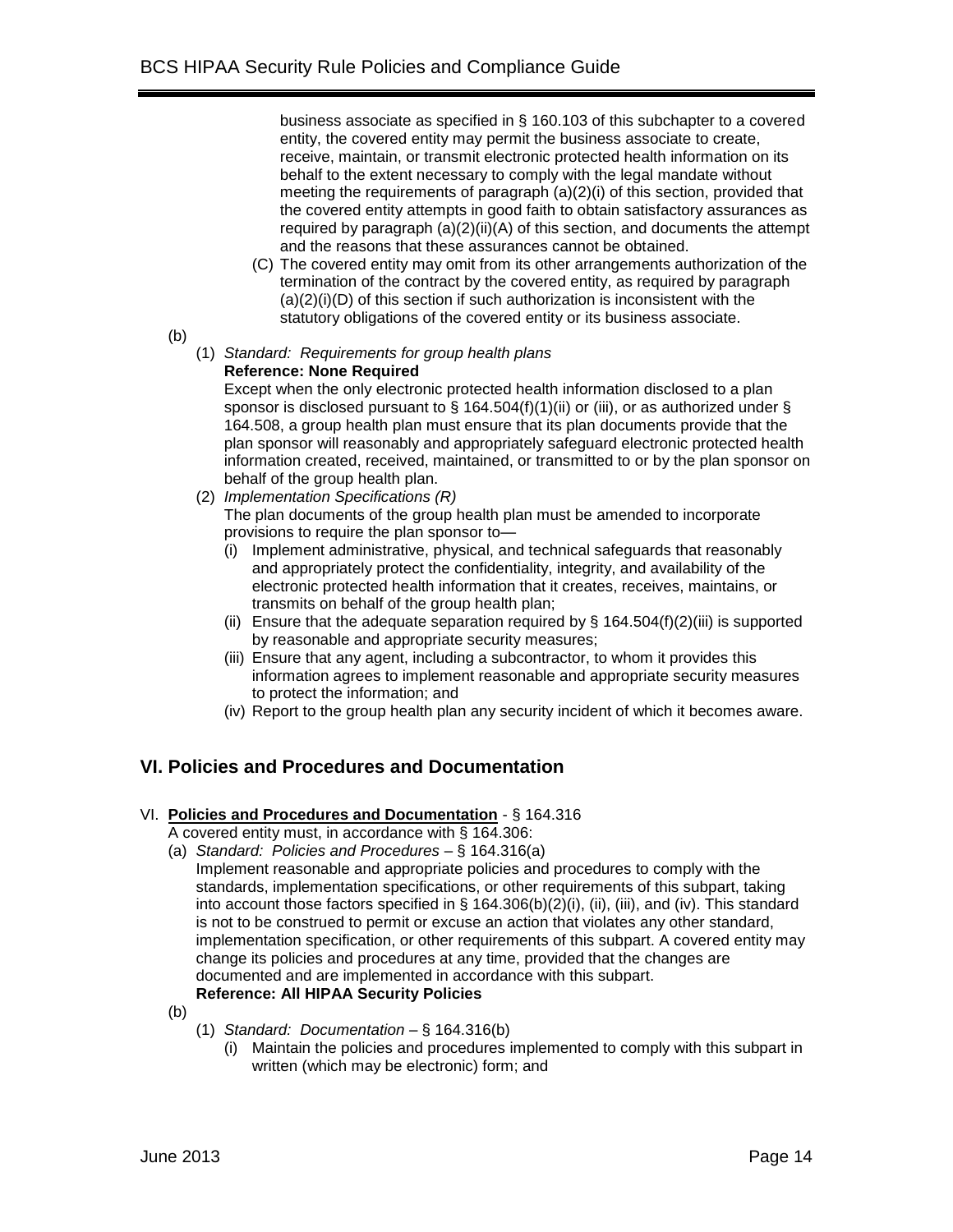(ii) If an action, activity or assessment is required by this subpart to be documented, maintain a written (which may be electronic) record of the action, activity, or assessment.

#### **Reference: Policy 2.5**

- *(2) Implementation Specifications*
	- **(i)** Time Limit (R)

Retain the documentation required by paragraph (b)(1) of this section for 6 years from the date of its creation or the date when it last was in effect, whichever is later.

#### **Reference: Policy 2.5**

(ii) Availability (R)

Make documentation available to those persons responsible for implementing the procedures to which the documentation pertains.

- **Reference: Policy 2.5**
- (iii) Updates (R)

Review documentation periodically, and update as needed, in response to environmental or operational changes affecting the security of the electronic protected health information.

**Reference: Policy 2.5**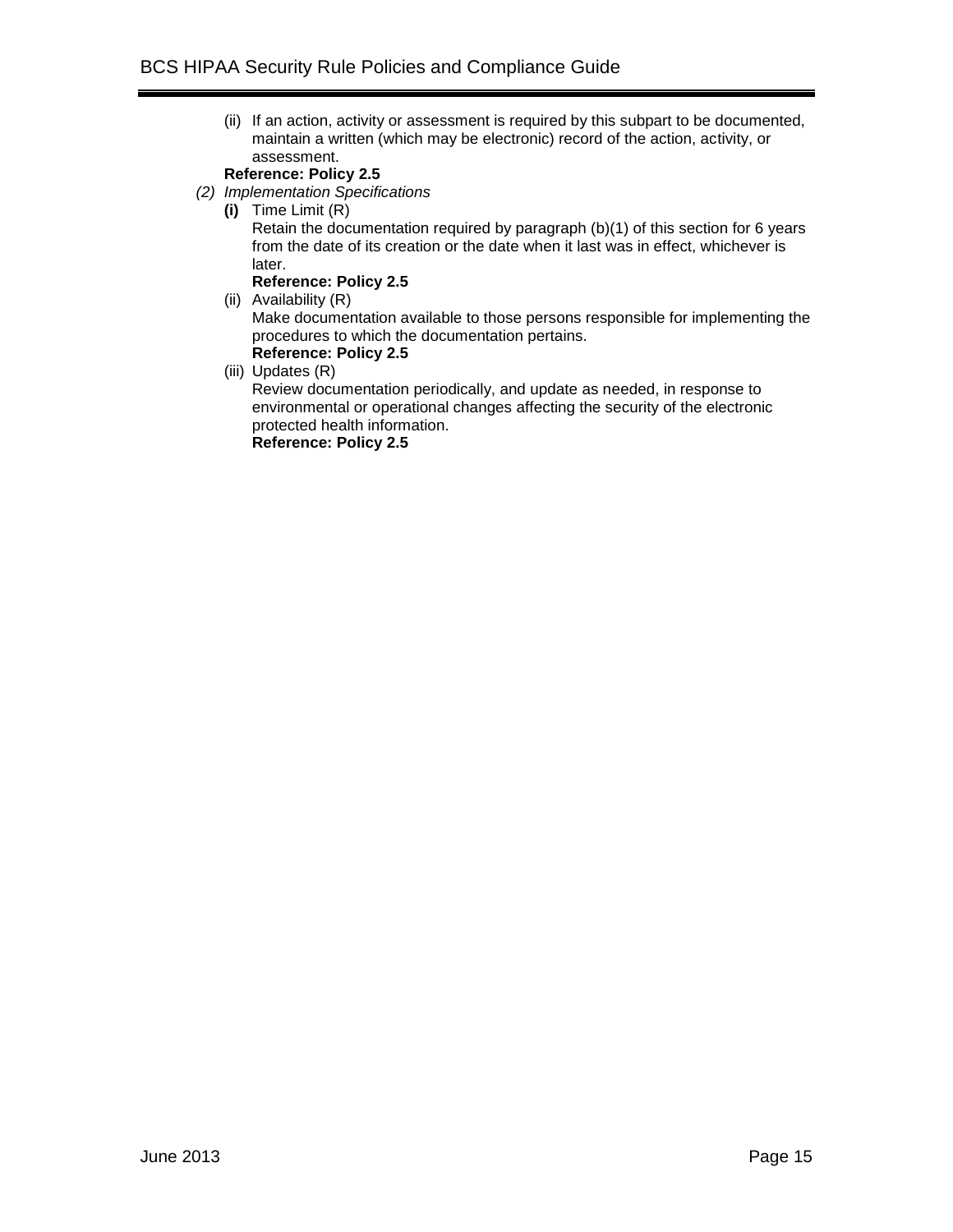# **Policy 1. Workforce Compliance with HIPAA Security Provisions**

## **Purpose**

The purpose of the policy on Workforce Compliance with HIPAA Security Provisions is to ensure that the BCS workforce complies with all elements of the HIPAA Security Rule and its related policies, as called for in §164.306(a)(4). The security of protected health information is of critical importance to the agency and must be ensured at all times. All workforce members must be made aware of the importance of the confidentiality, integrity, and availability of electronic protected health information (PHI). This policy includes sections in the following topics:

- **1.1 Workforce Authorization and Clearance**
- **1.2 Information Security Awareness and Training**
- **1.3 Workstation Use**

# **Policy**

#### **1.1 Workforce Authorization and Clearance**

BCS shall adopt procedures to ensure that all members of the workforce have appropriate access to electronic PHI and do not have unnecessary or inappropriate access to electronic PHI. Procedures shall be established to ensure that all workforce members working with electronic PHI or working in areas where electronic PHI is accessible shall be authorized to do so and/or shall be supervised while doing so. For instance, contractor or service personnel needing access to areas where electronic PHI is accessible should be known to the agency and granted access and/or supervised accordingly.

#### **1.2 Information Security Awareness and Training**

BCS shall establish an Information Security Awareness and Training Program for the purpose of ensuring that all workforce members, including management, are aware of BCS's security policies and procedures and general principles of information security.

Each member of the workforce shall receive appropriate training in HIPAA and information security policies and procedures: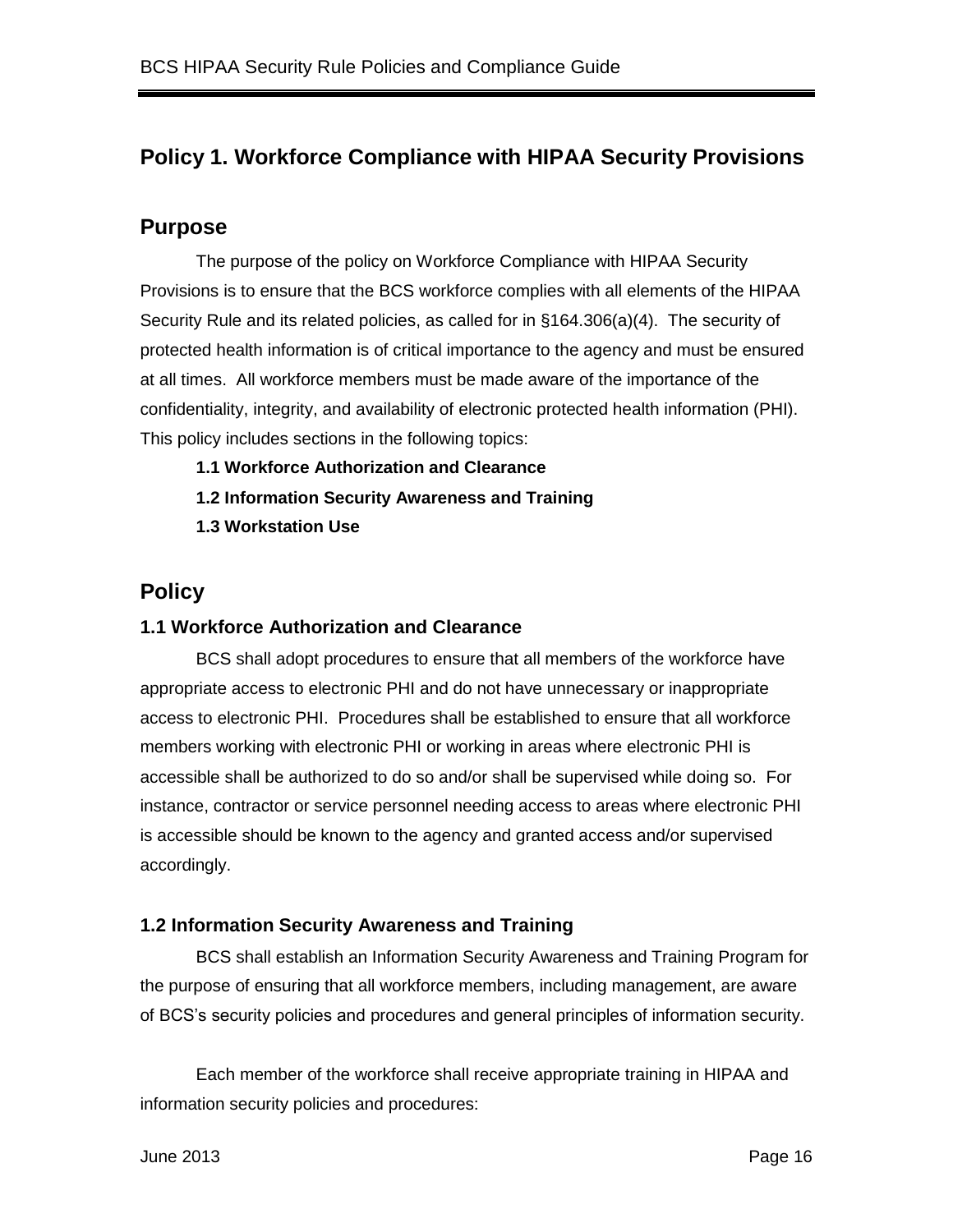- 1. prior to being allowed to access or use electronic PHI
- 2. when their responsibility is increased
- 3. when they are promoted or reassigned
- 4. when systems in use change
- 5. when security policies and procedures change
- 6. On a continuing education basis at least annually.

The training program shall include:

- 1. Periodic security updates (such as logon reminders, periodic e-mails, newsletter entries, posters, etc.)
- 2. Procedures for guarding against, detecting, and reporting malicious software (such as worms, viruses, Trojan horses, etc.)
- 3. Procedures for monitoring log-in attempts and reporting discrepancies (such as what to do if your log-in does not work properly)
- 4. Procedures for creating, changing, and safeguarding passwords (such as how often to change them, good password lengths and character combinations, etc.)
- 5. Documentation of all training activities performed, including attendance.

### **1.3 Workstation Use**

On-the-job e-mail and Internet access are powerful tools that can help BCS staff accomplish their work more efficiently. As with any of BCS's limited resources, Internet access and e-mail services are made available to staff primarily for business use. However we recognize that from time to time, staff may need to use these resources for personal reasons to balance demands between their work and personal lives. As such, employees may use BCS e-mail and Internet resources for both business and certain non-business purposes subject to the following:

- 1. BCS e-mail and Internet services are the property of BCS. Use of these resources whether in the office or from a remote dial-up location, is not private.
- 2. Non-business use of these resources must be governed by good judgment and restraint, and must be limited to non-work time, i.e. before or after work or during lunch hour.
- 3. BCS network and computing resources must be available for business use at all times. Management will limit non-business use if it interferes with the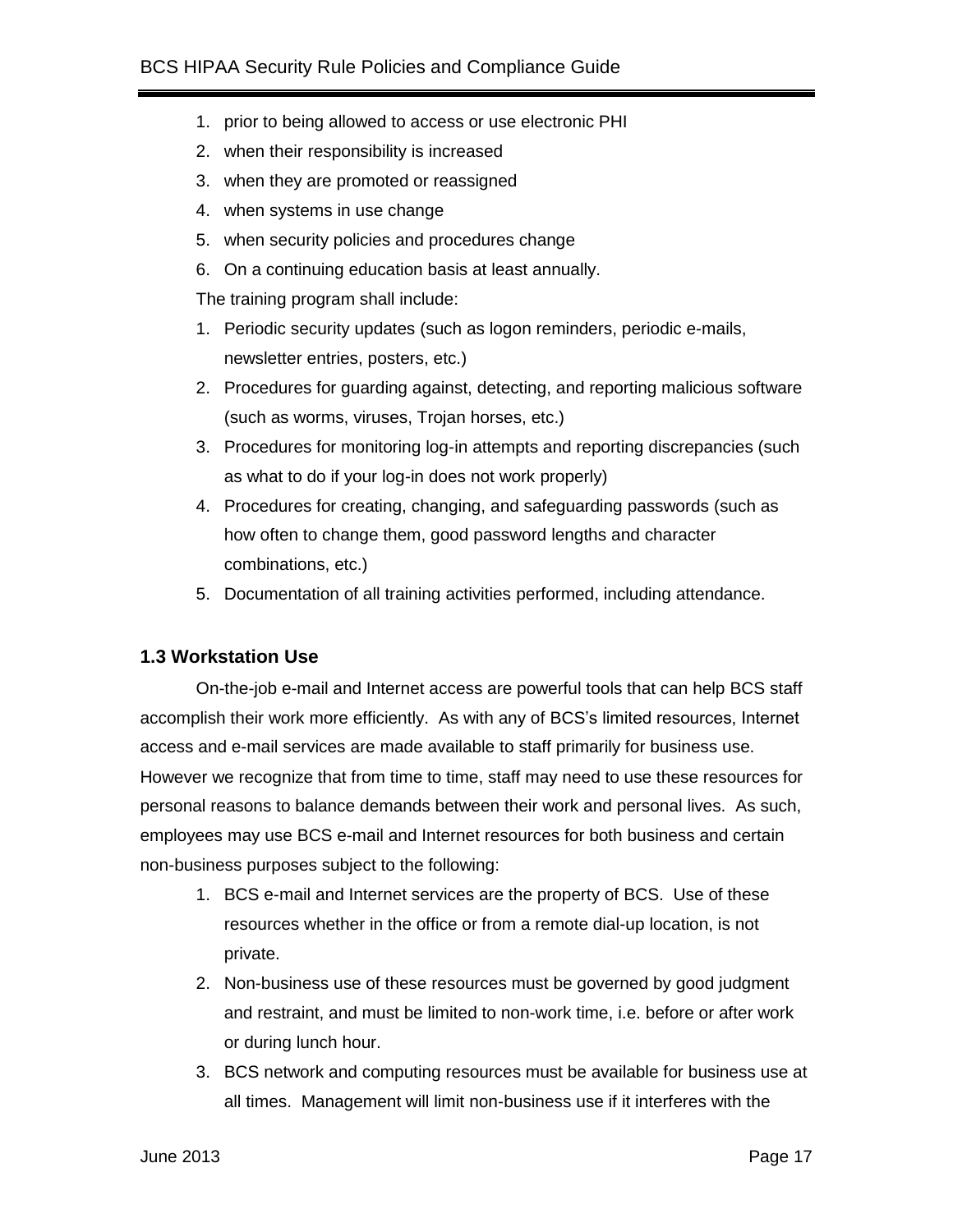overall availability or cost of the services or with the productivity of individual employees.

- 4. BCS can and will monitor individual use of network services including visits to specific websites. Those who use BCS resources to access web sites containing sexually explicit material or content that could be construed as hostile or inconsistent with BCS policies and values, may be subject to disciplinary action, up to and including dismissal. Employees who question whether a particular site is prohibited should check with their supervisor.
- 5. BCS e-mail and Internet services are business tools. They must not be used to send or forward threatening or harassing messages or chain letters, or to express personal opinions on behalf of the Bureau in on-line forums.
- 6. Staff must obtain the approval of the BCS Systems Administrator before downloading pictures, screensavers, messenger software from websites such as AOL, Yahoo, Lycos and MSN, or any other software.
- 7. Users may not share their log-in or access codes or passwords with others and may not allow others to use their workstations except as allowed in an approved business process.
- 8. Protected health information may not be sent, copied, or removed from a workstation by any method except as part of an approved business process.
- 9. Workstations shall only be used in such a manner that the information displayed thereon is not made visible to others who do not have a legitimate business or healthcare reason to access that information, to the extent practicable.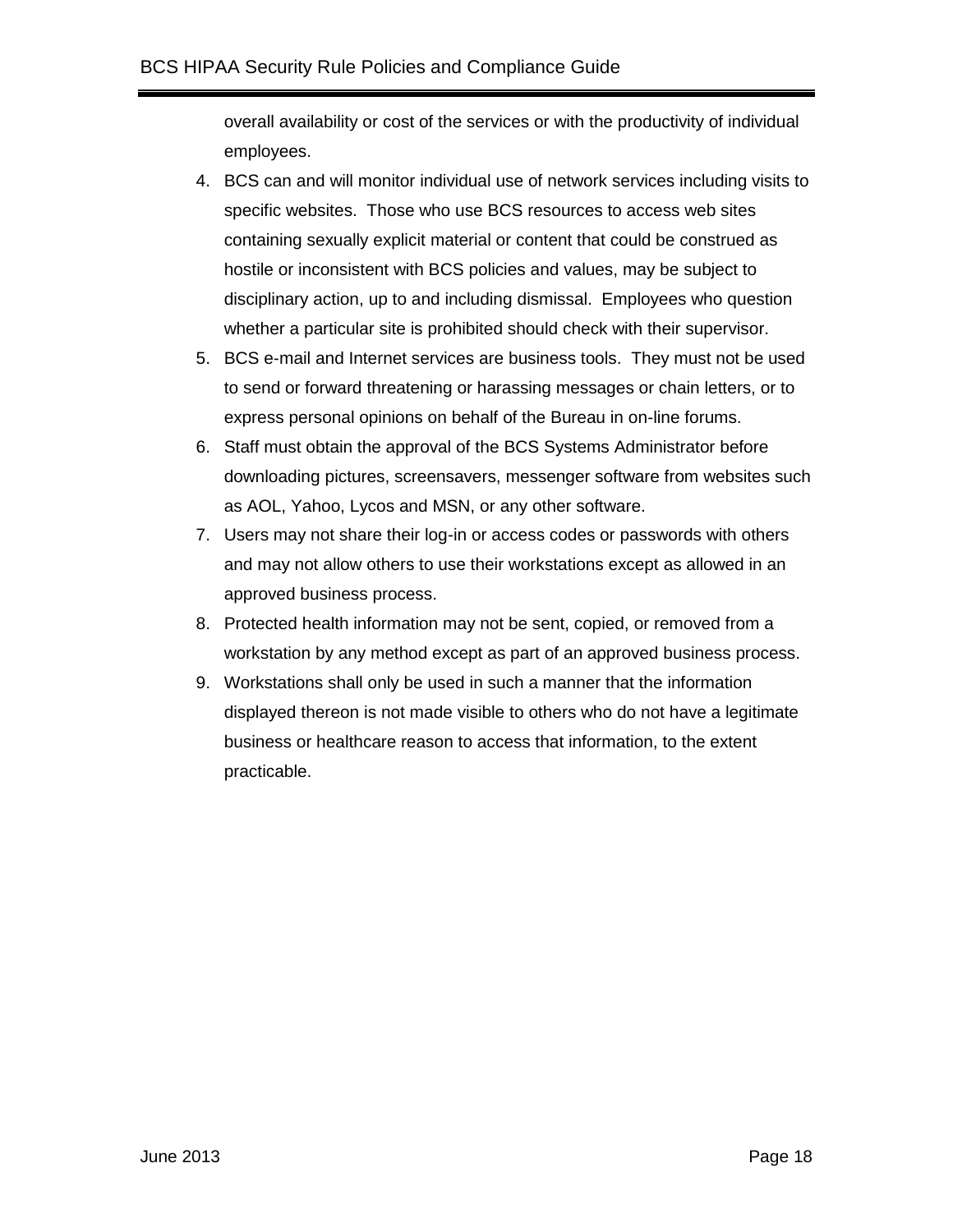# **Policy 2. Information Security Management Process**

## **Purpose**

The purpose of the Information Security Management Process policy is to establish requirements for an Information Security Management Process for BCS. Such a process is required by the HIPAA Security Rule §164.308(a)(1) as a means of managing the security of PHI now and over time. The process includes the following topics:

- **2.1 Assigned Security Responsibility**
- **2.2 Risk Analysis and Management**
- **2.3 Information Security Incident Procedures**
- **2.4 Information Systems Usage Audits and Activity Reviews**
- **2.5 Documentation for HIPAA**
- **2.6 Information Security and Compliance Evaluation**

### **Policy**

#### **2.1 Assigned Security Responsibility**

BCS will assign responsibility for all matters relating to the safeguarding of health information to a HIPAA Security Officer. This individual will be responsible for ensuring that all PHI in electronic form is protected against reasonably anticipated threats or hazards to the security and integrity of PHI, and against reasonably anticipated improper uses and disclosures under the Privacy Rule.

The Security Officer will:

- 1. Ensure that all policies and procedures required by the HIPAA Security Rule are established and maintained over time.
- 2. Be responsible for monitoring the appropriate and consistent implementation of policies and procedures.
- 3. Ensure that all members of the workforce, contractors, and business associates are aware of and abide by the policies and procedures.
- 4. Be responsible for the investigation of information security incidents and/or breaches.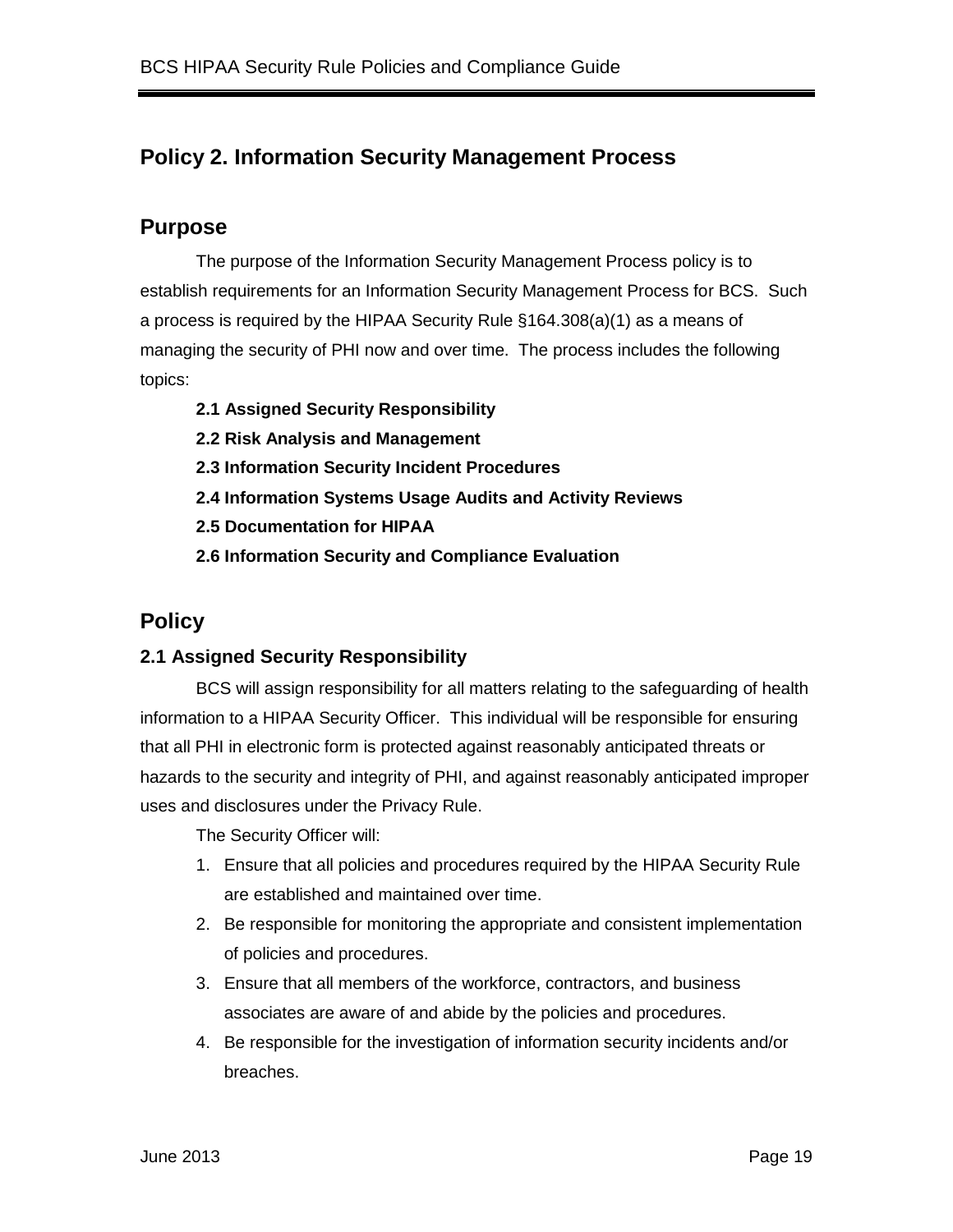- 5. Ensure that any security weaknesses discovered in the course of security incidents or security evaluations will be prioritized for correction and corrected.
- 6. Ensure that analyses and documentation required by the HIPAA Security Rule and/or BCS's security policies and procedures are carried out fully and completely.

#### **2.2 Risk Analysis and Management**

BCS shall establish procedures for risk analysis and assessment according to HIPAA Security Rule §164.308(a)(1). Such procedures shall include the conduct of an accurate and thorough assessment of the potential risks and vulnerabilities to PHI held by the agency. Risk analysis and assessment shall be carried out using a process that substantially conforms to the process defined in the National Institute of Standards and Technology (NIST) Special Publication 800-30, "Risk Management Guide for Information technology Systems" (document available at<http://csrc.nist.gov/publications/nistpubs> ).

Risks shall be mitigated and managed by BCS to the best of its abilities within reasonable constraints of cost, staff ability, and hardware and software capabilities.

IT Committee with IT staff and other program staff meets at least twice a year to discuss risk analysis and other IT concerns.

### **2.3 Information Security Incident Procedures**

BCS shall develop procedures for the reporting, processing, and response to suspected or known information security incidents, in order to investigate, mitigate, and report such incidents, so that security violations may be reported and handled promptly, using a known, orderly process. Such procedures will be made known to all workforce members.

Procedures shall follow the agency's usual incident handling procedures and, as practicable, incorporate recommendations described in National Institute of Standards and Technology (NIST) Special Publication 800-61, "Computer Security Incident Handling Guide" (document available at<http://csrc.nist.gov/publications/nistpubs>).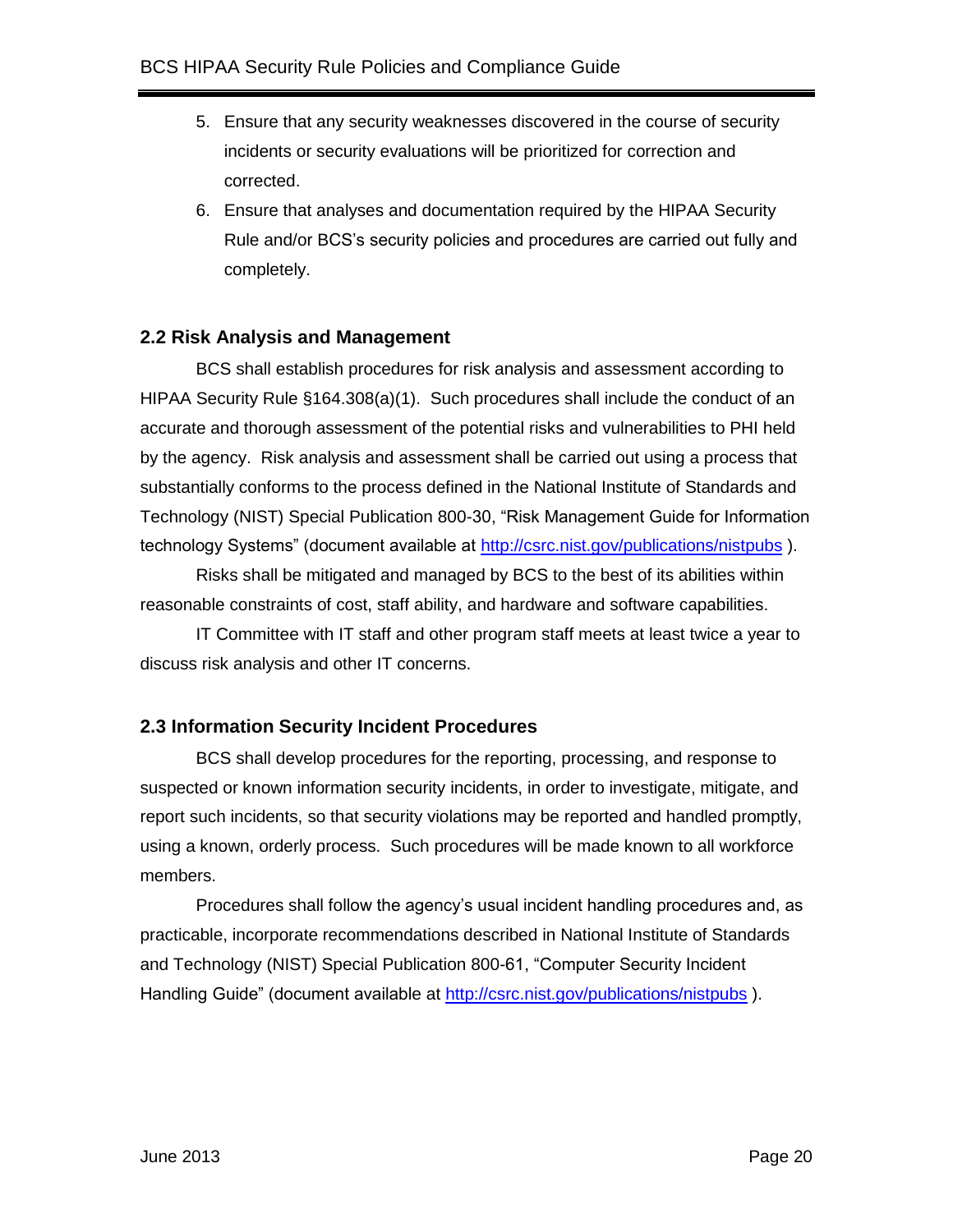#### **2.4 Information Systems Usage Audits and Activity Reviews**

It is the policy of BCS to use, to the extent practicable, procedures and available technologies to record and examine activity in information systems holding PHI in order to discover and facilitate investigations into information security incidents, and provide information for input to the agency's security management process. The level of detail to be audited will be set as part of the overall information systems risk management program.

As systems are modified and expanded, abilities to audit access in greater detail shall be pursued where practicable and according to any risk mitigation plan in place.

BCS shall establish procedures to conduct the periodic review of the agency's internal security controls. Such controls may include, for example:

- 1. Logs produced by firewall or system monitoring applications
- 2. Access reports and other documentation provided by application programs in use
- 3. System security status reports
- 4. Incident tracking systems and procedures
- 5. Sign-in logs for service personnel.

Such reviews of information system activity shall be sufficient to determine the effectiveness of security procedures and controls, and discover any security issues that may not be addressed by the procedures or controls in place.

#### **2.5 Documentation for HIPAA**

It is the policy of BCS to document any policies and procedures implemented under the requirements of the HIPAA Security Rule.

The agency shall also document any actions, activities, and assessments required to be performed under the Rule, or under the requirements of agency policies enacted in support off the HIPAA Security Rule.

Documentation may be in electronic or paper format.

Documentation under this policy shall be maintained for at least six years from the date of issue or the date of last effect, which ever is later.

Relevant documentation shall be made available to the people responsible for implementing policies and procedures enacted under the HIPAA Security Rule.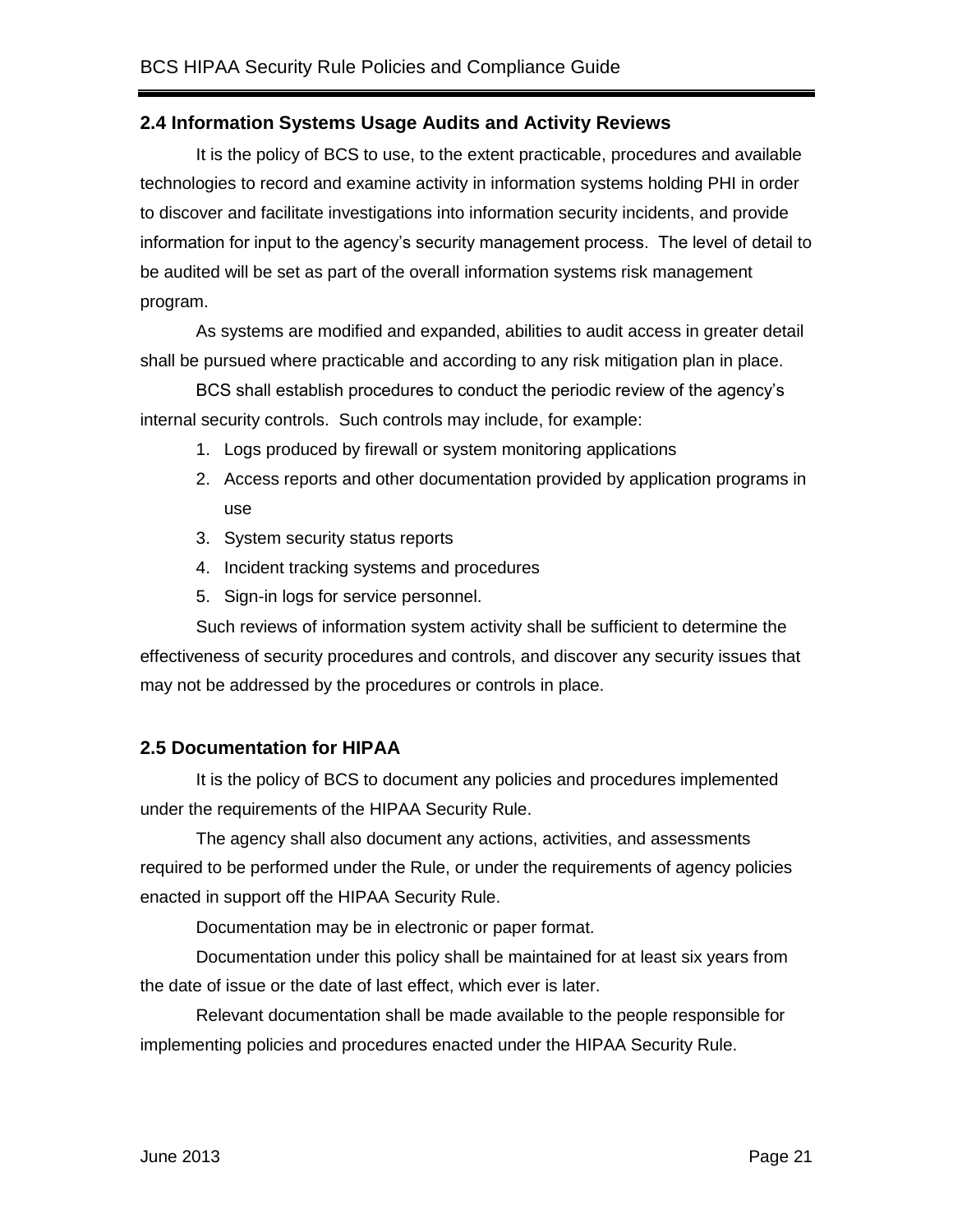Documentation shall be periodically reviewed and updated as needed or in response to environmental or operational changes affecting the security of electronic PHI.

### **2.6 Information Security and Compliance Evaluation**

BCS shall perform regular, periodic evaluations of the information securityrelated policies and procedures in place at the agency to ensure that they continue to meet the requirements of the HIPAA Security Rule. The period of review shall be determined according to the agency's information systems risk analysis and consideration of best practices.

Evaluations shall also be performed whenever there is a change in environmental or operational conditions that may affect the security of electronic protected health information. For example, such changes would include (but not be limited to):

- 1. The emergence of a significant new threat such as
	- a) terrorist attacks of facilities
	- b) the emergence of new type of computer virus
- 2. Significant change in information systems such as
	- a) the installation of a new computer system or
	- b) Installation of new services such as wireless or remote access.

Evaluations shall include the review of relevant information security-related policies and procedures, and shall be documented for compliance with the HIPAA Security Rule and to provide direction to the agency in the execution of its security plans.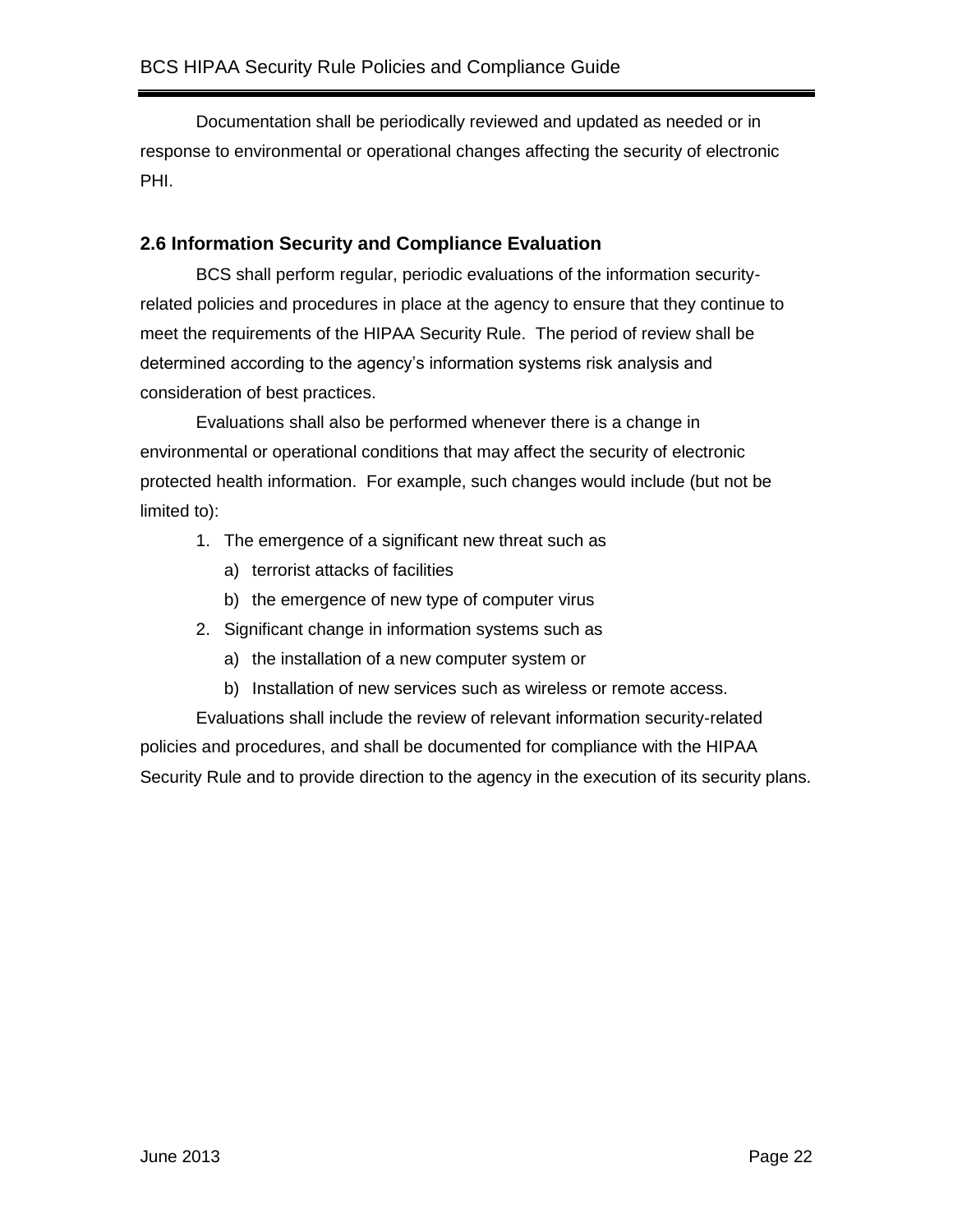# **Policy 3. Information Access Management and Control**

# **Purpose**

The purpose of the Information Access Management and Control policy is to ensure that all members of the workforce have access to the systems and information appropriate to their job functions, and to ensure that inappropriate access is prevented. The policy includes the following topics:

#### **3.1 Information Access Management**

- **3.2 Termination Procedures**
- **3.3 Technical Access Control and Authentication**
- **3.4 Technical Perimeter Security**
- **3.5 Remote Access**
- **3.6 Data Encryption and Integrity**
- **3.7 Electronic Information Device and Media Controls**
- **3.8 Physical Access Controls**
- **3.9 Contracts and Memoranda of Understanding and PHI**

# **Policy**

#### **3.1 Information Access Management**

BCS shall institute procedures for granting access to electronic PHI (for example, through access to a workstation, transaction, program, process or other mechanism) to authorized persons. Such access shall be granted only within the bounds of the "minimum necessary" requirements of the HIPAA Privacy Rule.

The agency shall institute procedures to establish, document, review, and modify a user's right of access to a workstation, transaction, program, process or other mechanism. Access lists will be reviewed regularly.

Supervisors are required to complete the following information and submit it by e-mail to the BCS MIS department [\(helpdesk@wearebcs.org\)](mailto:helpdesk@wearebcs.org) in order to establish or modify access:

- 1. First Name
- 2. Middle Name
- 3. Last Name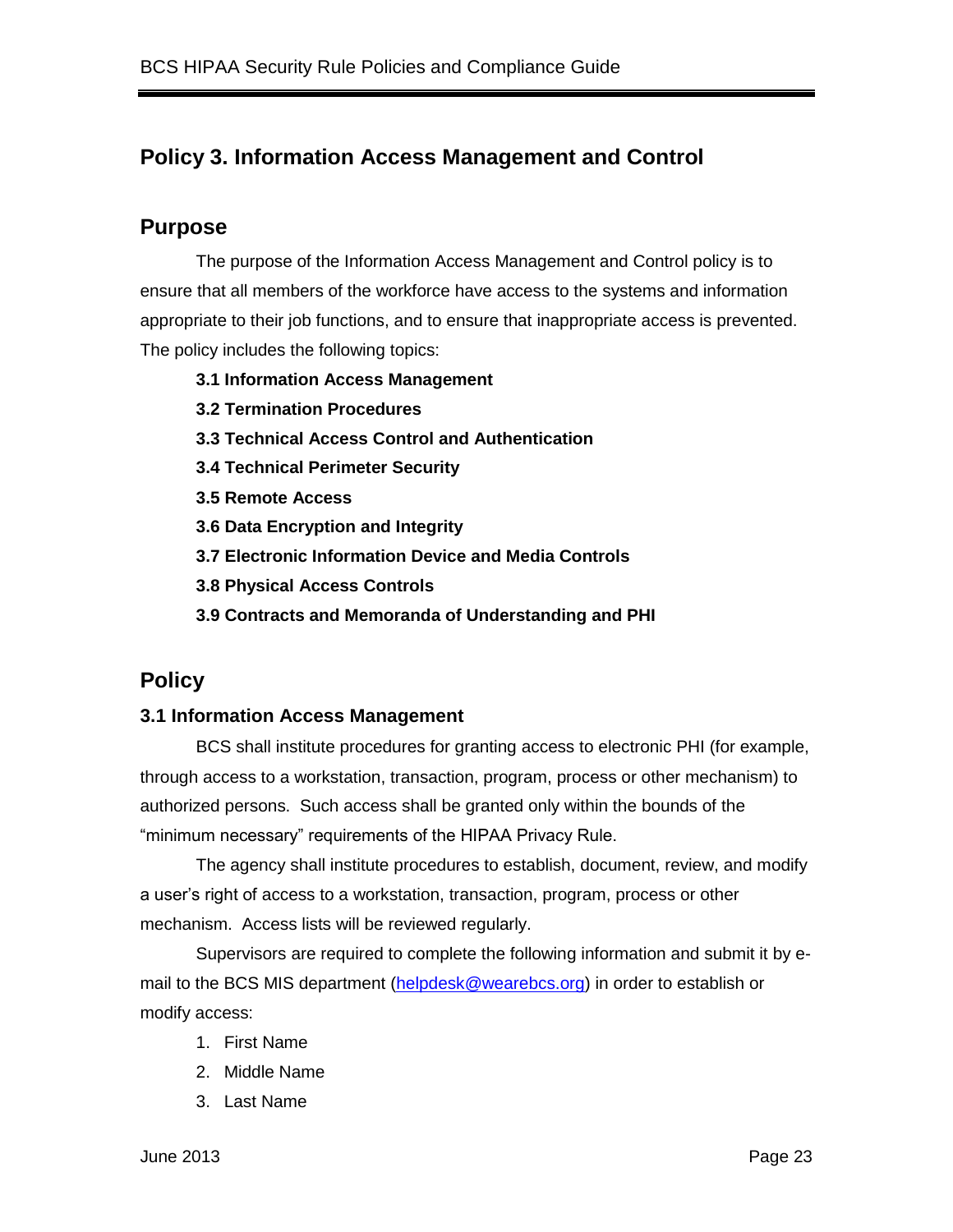- 4. Title or New Title
- 5. Phone Number of Extension
- 6. Department
- 7. Location
- 8. Is a PC in the location desired? (If not please request via the Director of Administrative Services or his designee.)
- 9. Specify Software to be Used (for example: GroupWise, Internet Access, Microsoft Office, Financial Edge, Raiser's Edge, Accumed, etc.)
- 10. Justification for Internet Access, if desired

### **3.2 Termination Procedures**

BCS shall adopt procedures to ensure that terminated workforce members or workforce members whose access to electronic PHI is restricted shall have physical and/or system access privileges removed and shall surrender any keys, tokens, or other objects that allow access. In addition, combination locks and alarm system codes known by such workforce members shall have their combinations or codes changed.

Procedures shall identify:

- 1. The parties to be involved in termination activities
- 2. The steps to be taken in the process of termination
- 3. The timing of termination activities, such as coordination of notice of termination with removal of access to systems and networks.

Supervisors are required to complete the following information and submit it by email to the BCS MIS department as soon as termination information is available:

- 1. First Name
- 2. Middle Name
- 3. Last Name
- 4. Title
- 5. Phone Number of Extension
- 6. Department
- 7. Location
- 8. Termination Date and Time
- 9. Are electronic files needed from the terminated user's accounts?
- 10. Specify Needed Files (Note that files will not be available after deletion so please describe here any and all files desired for retention)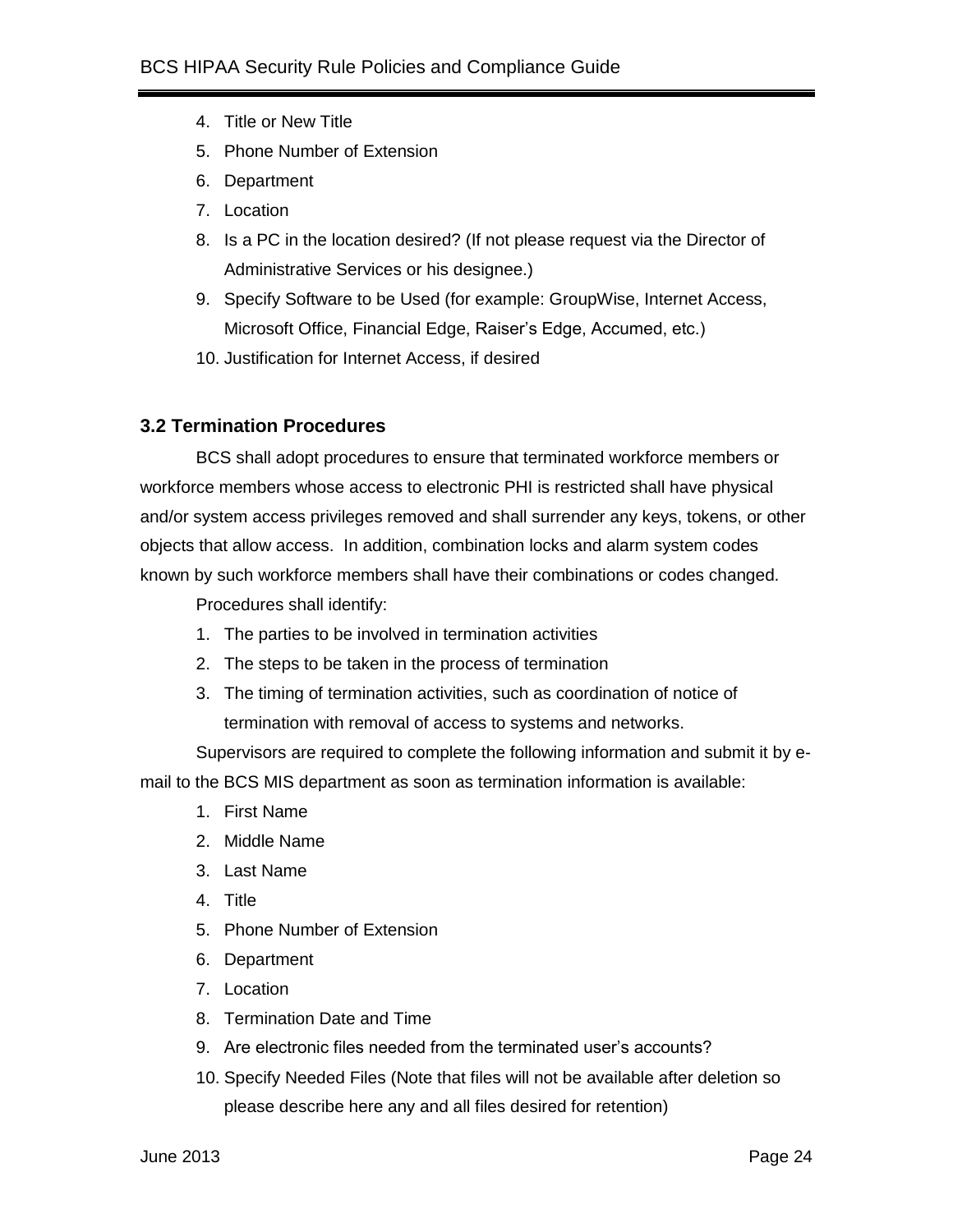#### **3.3 Technical Access Control and Authentication**

It is the policy of BCS to limit, through technical means as practicable, access to electronic protected health information (PHI) to only those persons or software programs that have been properly granted access rights.

**Authentication** Procedures shall be established to verify the identity of the person or entity seeking access to electronic PHI. Persons may be authenticated by the use of passwords, cards, tokens, keys, biometrics, or other means of personal identification. System authentication shall be required for system access of PHI.

**Unique Log-In** Every user of systems holding or using electronic PHI shall have a unique user name or number, to enable the identification and tracking of user access. Users may not share their log-in or access codes or passwords with others.

**Group Log-Ins** Group log-ins shall not be used, except in situations where it is necessary to use such procedures to maintain quality of care, where permitted by an approved business process. Where group log-ins are used, there shall be procedural methods for recording the members of a group that have access under a single log-in.

**Password Policy** Passwords must be changed at least every 90 days and must be at least five characters, with a combination of letters and numbers. Users' GroupWise passwords should not be the same as their network passwords.

**Emergency Access** Procedures shall be developed to ensure that electronic PHI shall be accessible by approved personnel in an emergency situation in which normal access is not available.

**Automatic Log-Off** Electronic procedures shall be established to terminate an electronic session after a predetermined period of inactivity. Procedures may include password-protected screen savers or forced logouts of systems and/or applications.

#### **3.4 Technical Perimeter Security**

It is the policy of BCS to establish technical perimeter security controls, such as properly configured routers and firewalls and any other devices related to BCS's computer network security, in order to protect the electronic protected health information (PHI) held within the agency's systems and allow access where appropriate.

Wireless network hubs shall be allowed only in approved locations and shall be configured so as to protect the security of the agency's perimeter and its electronic PHI.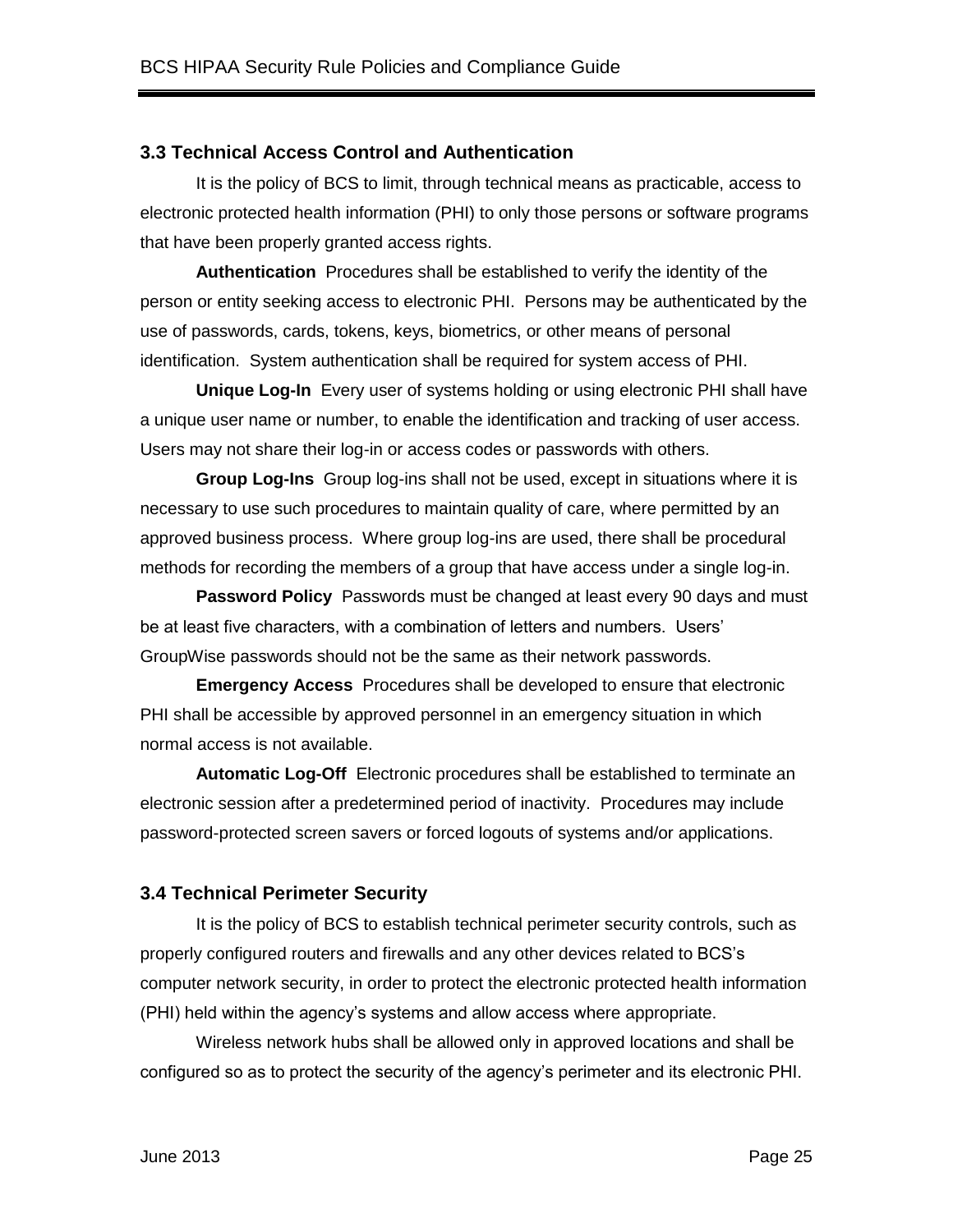#### **3.5 Remote Access**

BCS does not allow staff remote access to electronic networks or PCs containing protected health information (PHI).

Staff e-mail may be accessed remotely via GroupWise Web Access according to a defined procedure and must be kept confidential. Any PHI remaining on remote computers must be secured.

Any remote access requests must be approved by the MIS manager and the BCS HIPAA Committee. All requests must show the need for remote access. The MIS manager will ensure that adequate authentication and safeguards in place.

Vendor remote access to systems must be approved by the accounts department and may be performed only by a defined procedure and under the supervision of the MIS manager. As of June 2013, the Deputy Executive Director, the Chief Financial Officer, the Director of External Relations and Advancement, and the Hurricane Sandy Relief staff have laptops with VPN client remote access.

#### **3.6 Data Encryption and Integrity**

It is the policy of BCS to encrypt electronic PHI at rest or in transmission where a risk analysis indicates that such encryption is necessary to protect the security of PHI. Such risk analysis shall consider the probability and criticality of risks to security.

- 1. Technical procedures shall be instituted to provide encryption and decryption capabilities where deemed necessary by the risk analysis.
- 2. Unencrypted e-mail or e-mail attachments to outside of BCS must not contain any PHI unless required by a city or state agency requesting specific information as part of a regular BCS process.
- 3. Electronic transmission of PHI outside of BCS by other than e-mail may only be as part of regular BCS processes, such as claims submission, and must be secured through encryption.
- 4. Portable devices such as Palm Pilots, laptop computers, "USB memory sticks", and other devices that are easily lost or stolen shall use encryption technologies to protect PHI resident on those devices.
- 5. Data Backup devices and programs shall encrypt the contents of files containing any PHI, if feasible with the technologies in use at BCS.
- 6. Procedures shall be developed to ensure that encrypted electronic PHI at rest shall be accessible by approved personnel in an emergency situation.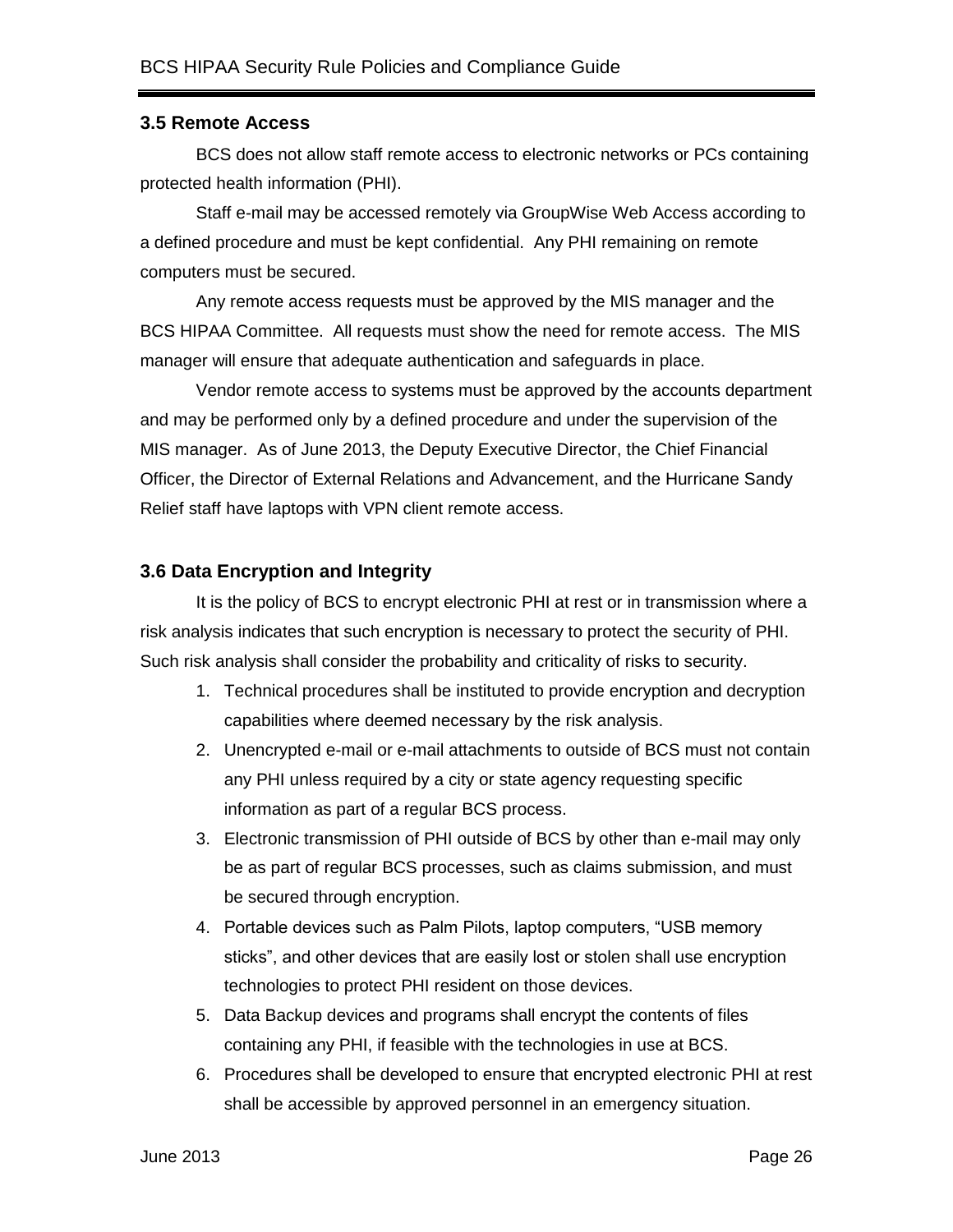It is the policy of BCS to use, to the extent practicable, available technologies to corroborate that electronic protected health information held by BCS has not been altered or destroyed in an unauthorized manner. New systems procured should ensure the integrity of the information stored on them to the extent practicable, using readily available technologies.

#### **3.7 Electronic Information Device and Media Controls**

It is the policy of BCS that the movement of hardware and electronic media which contain electronic PHI into and out of agency facilities shall be controlled.

There shall be procedures to record the movement, and the person responsible for the movement, of hardware and electronic media containing electronic PHI into, out of, and within agency facilities.

The disposal or reuse for another purpose of any hardware or electronic media containing electronic protected health information (PHI) shall include the destruction of any such PHI before ultimate disposal or reallocation to a new use. The destruction of electronic PHI shall be carried out by physical or electronic means that ensures the actual destruction of the information. Simply "dragging files to the trash" is not sufficient to destroy PHI. Procedures shall be defined in order to ensure the destruction of information in systems that are de-commissioned, reused, or sold.

The use of portable memory devices, such as "USB memory sticks", for the purpose of removing PHI from BCS facilities is prohibited without prior approval from the HIPAA Security Officer. Any such approved devices must encrypt any PHI stored thereon.

### **3.8 Physical Access Controls**

Equipment should be protected from fire, flood, and other natural disasters. Computers in open areas accessible to the public should be locked to desks where feasible. Servers should be in locked rooms or closets with access restricted to the MIS department and maintenance staff only.

Security procedures shall be employed to safeguard facilities and the equipment therein from unauthorized physical access, tampering, and theft, while ensuring that properly authorized access is allowed. Such plans and procedures may include security guards at entrances enforcing sign-in by visitors, employee awareness of personnel authorized to be in areas where client information is present, access control during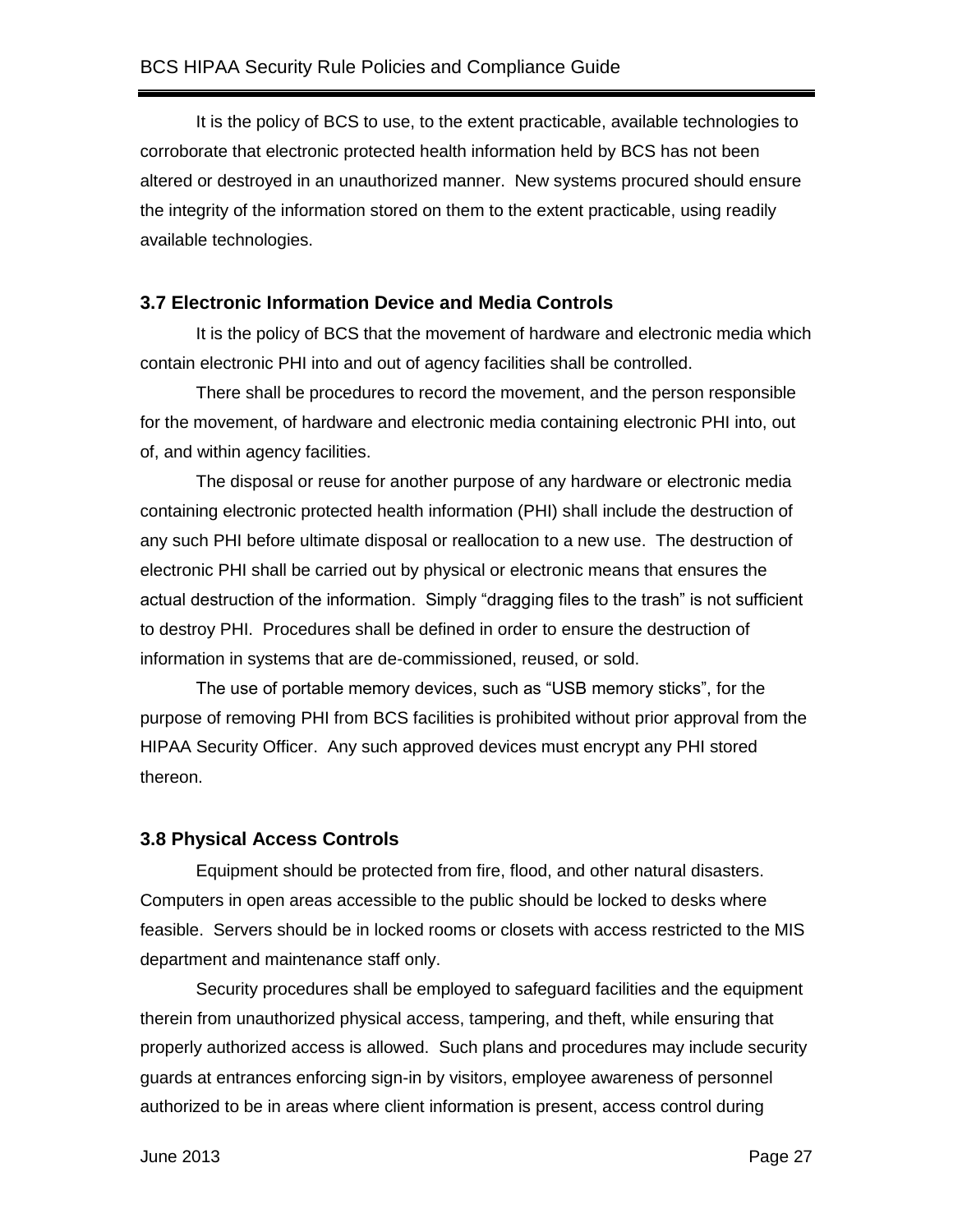emergencies, staff monitoring of information system vendor personnel, and documentation of physical security modifications and maintenance.

### **3.9 Contracts and Memoranda of Understanding and PHI**

BCS shall enter into written agreements with any entities that use or disclose electronic protected health information on behalf of the agency, in order to require the protection of the security of any and all such information. Such agreements shall be Business Associate Contracts or Memorandums of Understanding designed to meet the requirements of HIPAA Security Rule §164.308(b) and §164.314(a).

This policy shall not apply in the following situations:

- 1. When electronic PHI is transmitted to a provider for purposes of treatment
- 2. When electronic PHI is transmitted by a group health plan (or an HMO or health insurance issuer on behalf of a group health plan) to the plan sponsor (provided the recipient provides assurances it will safeguard the PHI)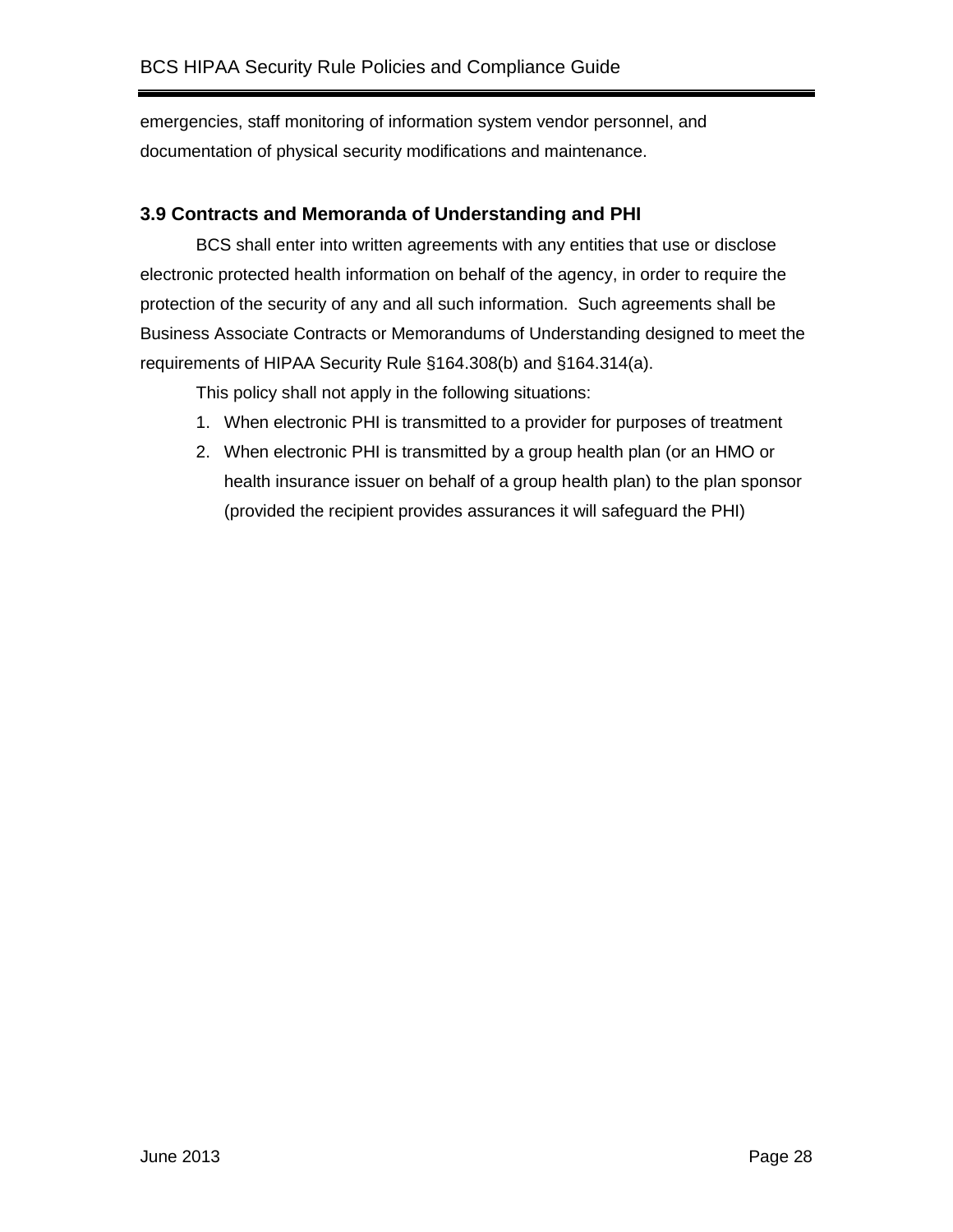# **Policy 4. Data Backup and Contingency Planning**

# **Purpose**

The purpose of the Data Backup and Contingency Planning policy is to ensure that BCS has a usable copy of electronically held PHI and can properly respond to emergencies or other occurrences that may damage systems containing electronic PHI, as required by HIPAA Security Rule §164.308(a)(7). The policy includes the following topics:

### **4.1 Data Backup**

### **4.2 Contingency Planning**

# **Policy**

### **4.1 Data Backup**

BCS shall develop procedures for the regular and periodic backup of electronically held health information. Backups shall be sufficient to restore damaged data with a useful duplicate.

Backup procedures shall include the following elements:

- 1. Definition of which file systems to back up
- 2. Definition of frequency of backups
- 3. Definition of frequency of media rotation
- 4. Definition of off-site storage requirements and frequency
- 5. Documentation and labeling of storage media
- 6. Regular testing of backed up data to ensure adequacy.
- 7. Performing backups before the movement of systems.

### **4.2 Contingency Planning**

BCS shall develop procedures for the development and execution of contingency plans in order to properly respond to emergencies or other occurrences that may damage systems that contain electronic PHI, resulting in the loss of confidentiality, integrity, or availability of PHI.

Contingency plans must provide for the continued operation of essential or strategic activities and their critical systems in the event of an interruption or degradation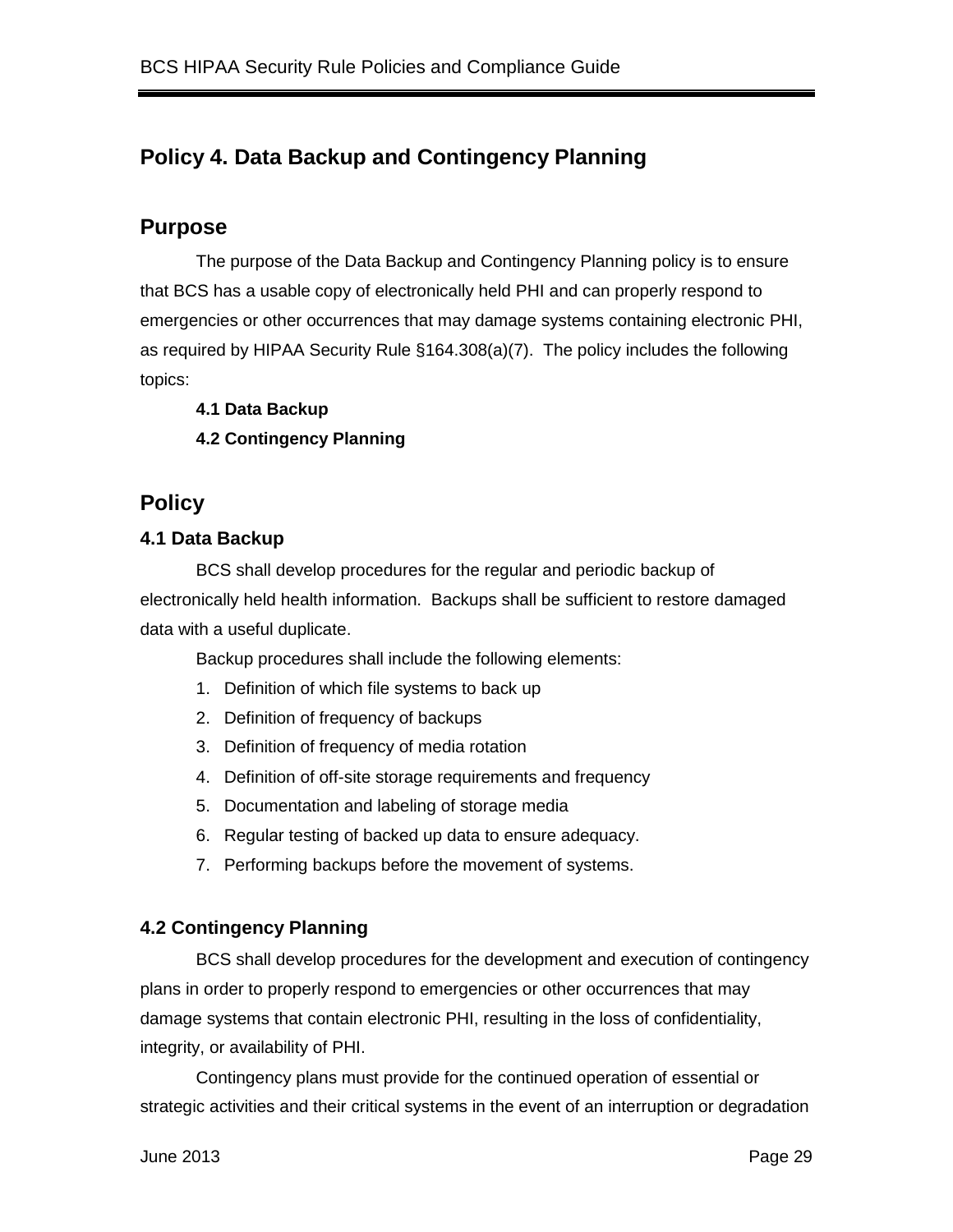of service. Contingency plans should take into account the effects of short-term interruptions (such as brief power failures) and long-term interruptions (such as a loss of facilities to fire or contamination of some kind).

Contingency plans shall include the following required elements:

- 1. Disaster Recovery plans and procedures, to ensure the restoration of lost data and system access, including a full range of information and activities needed to assure that the Plan will be effective and its operation will be as smooth as possible
- 2. Emergency Mode Operation plans and procedures, as described in the agency's Disaster Preparedness Plan
- 3. Plans and Procedures for the testing and revision of contingency plans, as described in the agency's Disaster Preparedness Plan
- 4. Assessment of the criticality of applications/systems and data, in support of the other contingency plan components and information system backup policies and procedures.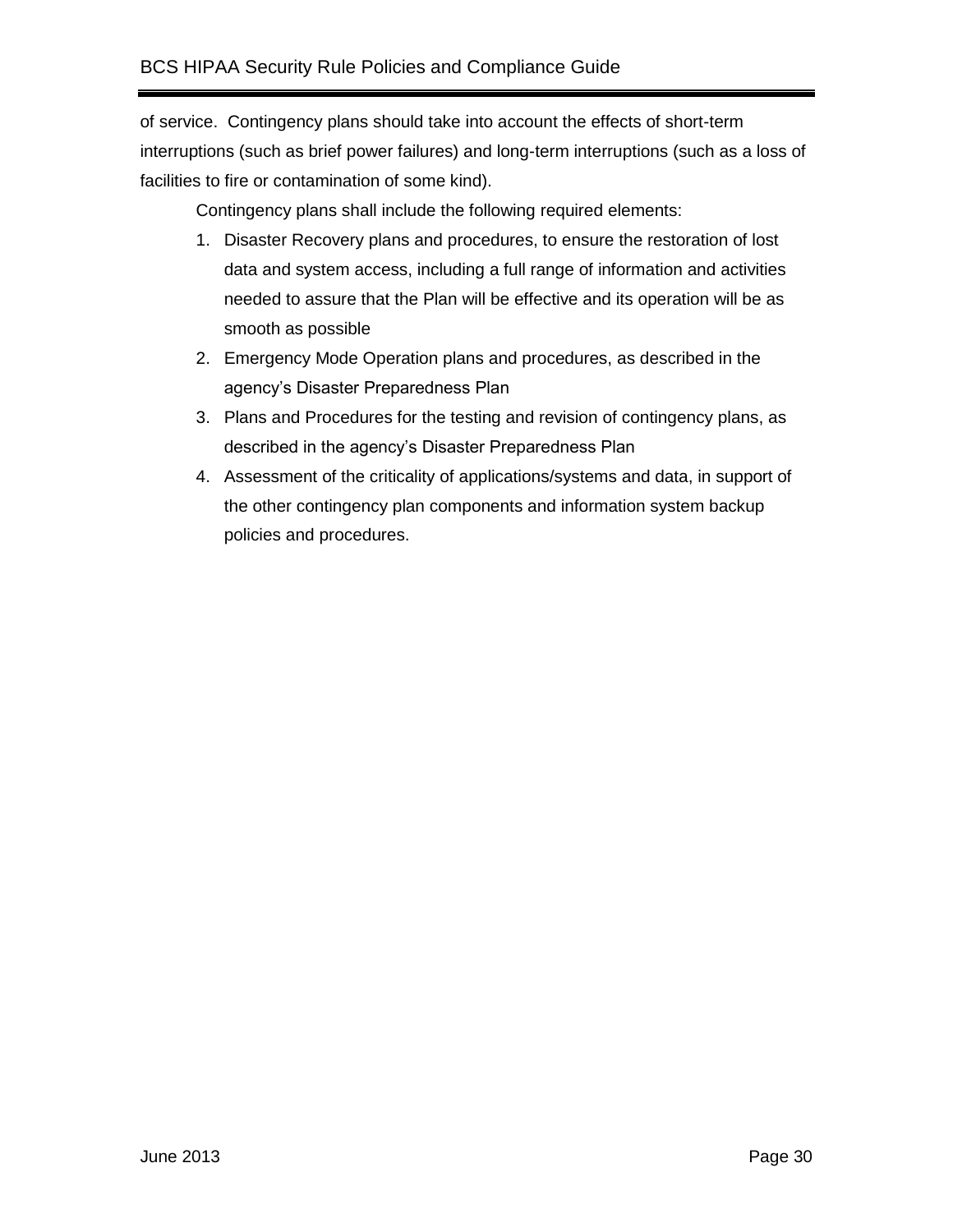# **Policy 5. Use of Photographic or Video Recording Devices**

### **Purpose**

The purpose of the policy on the Use of Photographic or Video Recording Devices is to ensure that BCS establishes procedures, such as signs prohibiting such use, to limit the use of image recording devices at agency facilities in order to limit the collection of unauthorized electronic protected health information (PHI) and protect the privacy of agency clients.

# **Policy**

It shall be the policy of BCS that photographic and video recording devices not be used to capture the image, voice, or other PHI of any client except as part of an approved business process. The agency shall post notices in areas open to clients to the effect that cameras and video recorders of any type should not be used on the premises except for designated purposes in designated areas.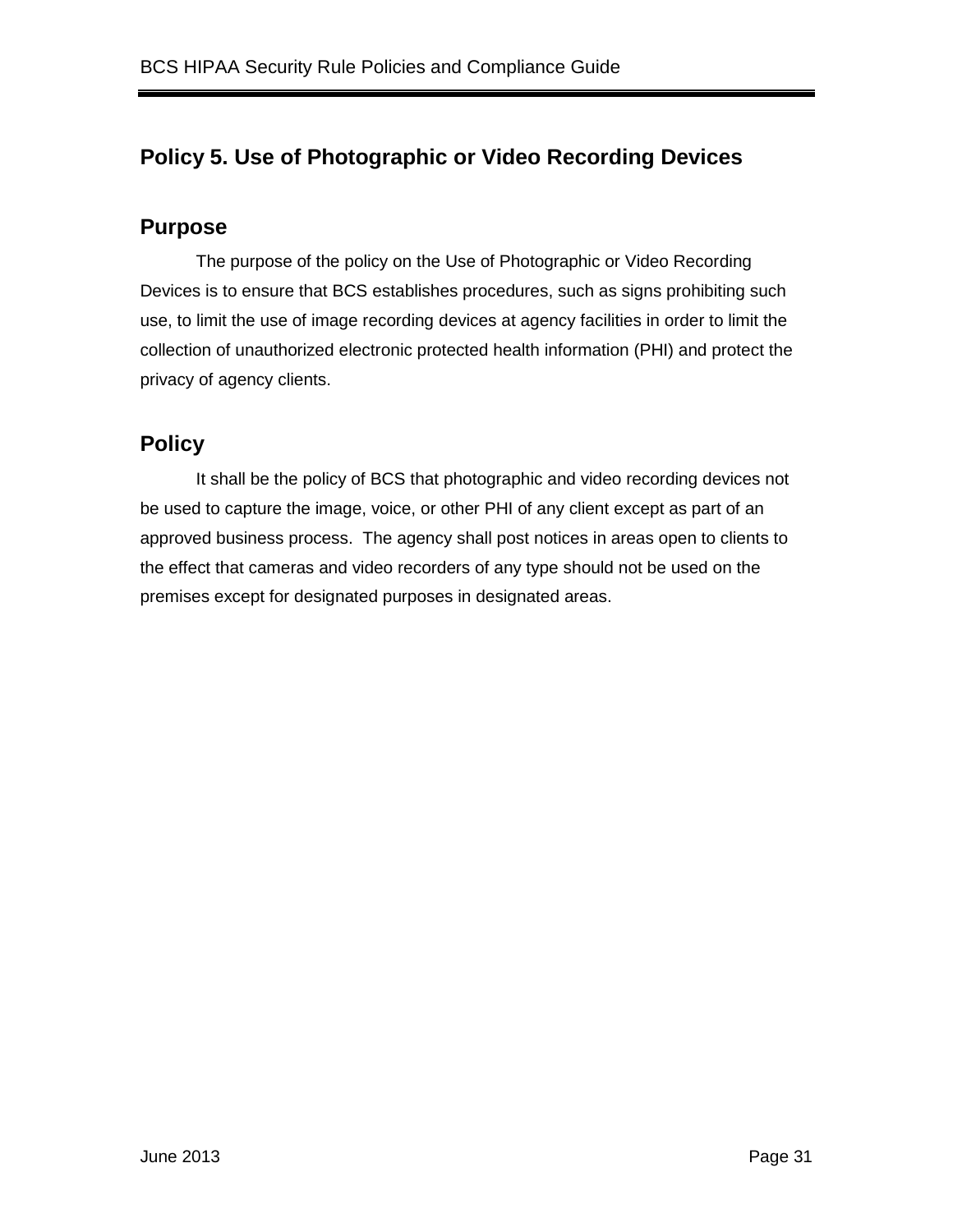# **Appendix 1: Glossary of Terms**

*Primary Source: CMS Information Systems Security Policy, Standards and Guidelines Handbook, version 1.0, February 19, 2002.*

**ACCESS CONTROL** A security mechanism used to grant users access to a system, based upon the identity of the user, and prevent access to unauthorized users. The user is commonly pre-defined to the system by the systems administrator with a User-id and password.

**ACCESS TO INFORMATION** The ability or the means necessary to read, write, modify, or communicate data/information or otherwise make use of any system resource.

**APPLICATION SYSTEM** Computer system written by or for a user that applies to the user's work; for example, a payroll system, inventory control system, or a statistical analysis system.

**ASSETS** These include information, software, personnel, hardware, and physical resources (such as the computer facility).

**ASSET VALUATION** The value of an asset consists of its intrinsic value and the nearterm impacts and long-term consequences of its compromise.

#### **AUDIT CONTROL** is two-fold in that it is:

1. An independent review and examination of system records, operational procedures, and system activities to ensure compliance with established policies, procedures, and 2. A record of system activities that is sufficient to enable the reconstruction, review, and examination of the sequence of environments and activities surrounding or leading to each event in the path of a transaction, from its inception to output of final results.

#### **AUTHENTICATION** is:

1. The corroboration that an entity (User, Process, etc.,) is the one claimed.

2. A communications/network mechanism to irrefutably identify authorized users, programs, and processes, and to deny access to unauthorized users, programs, and processes.

**AVAILABILITY** Assurance that there exists timely, reliable access to data by authorized entities, commensurate with mission requirements.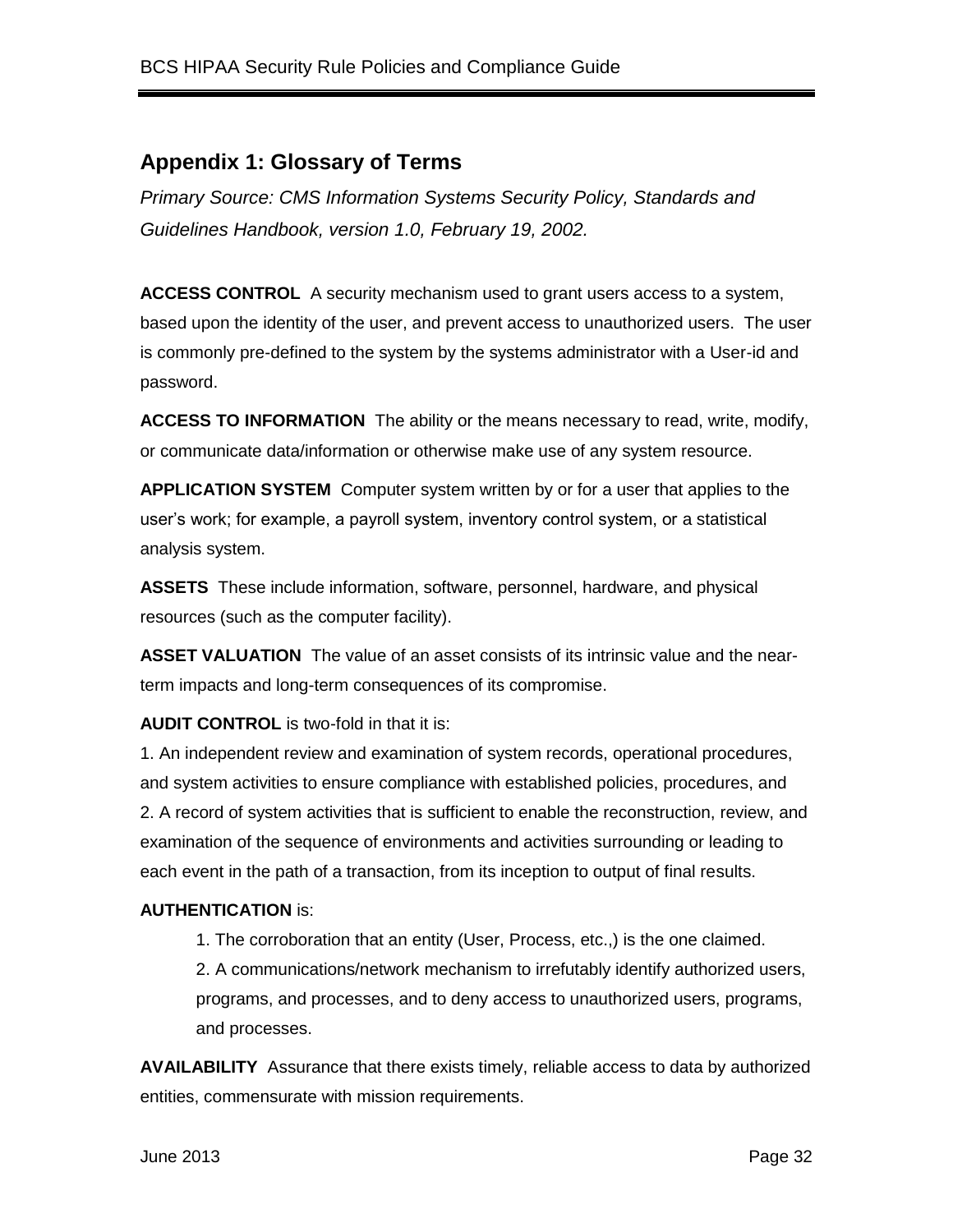**BACKUP** The process of creating exact copies of data in storage that can be used to restore lost data in contingency circumstances. Also, the information so copied.

**BIOMETRICS** identifies a human from a measurement of a physical feature or repeatable action of the individual (e.g., hand geometry, retinal scan, iris scan, fingerprint patterns, facial characteristics, DNA sequence characteristics, voice prints, and hand written signature).

**CERTIFICATION** A technical evaluation with system owner's concurrence of a sensitive application and/or system to see how well it meets security requirements.

**CHECKSUM** is a count of the number of bits in a transmission unit that is included with the unit so that the receiver can determine whether the same number of bits arrived. If the counts match, it's assumed that the complete transmission was received.

**COMPUTER SECURITY** The concepts, techniques, technical measures, and administrative measures used to protect the hardware, software, and data of an information processing system from deliberate or inadvertent unauthorized acquisition, damage, destruction, disclosure, manipulation, modification, use, or loss.

**COMPUTER SYSTEM** Any equipment or interconnected system or subsystems of equipment used in the automatic acquisition, storage, manipulation, management, movement, control, display, switching, interchange, transmission, or reception of data or information; including computers; ancillary equipment; software, firmware, and similar procedures; services, including support services; and related resources.

**CONFIDENTIALITY** Assurance that data is protected against unauthorized disclosure to individuals, entities or processes.

**CONSEQUENCE (or IMPACT) ASSESSMENT** An estimation of the degree of overall, aggregate harm or loss that could occur, e.g., lost business, failure to perform the system's mission, loss of reputation, violation of privacy, injury, or loss of life.

**CONTINGENCY PLAN** A plan for emergency response, backup procedures, and postdisaster recovery. Synonymous with disaster plan and emergency plan.

**CONTINGENCY PLANNING** A planned response to high impact events to maintain a minimum acceptable level of operation.

**DATA INTEGRITY ASSURANCE TECHNOLOGIES** The technological means of assuring that information stored in electronic systems has not been altered or destroyed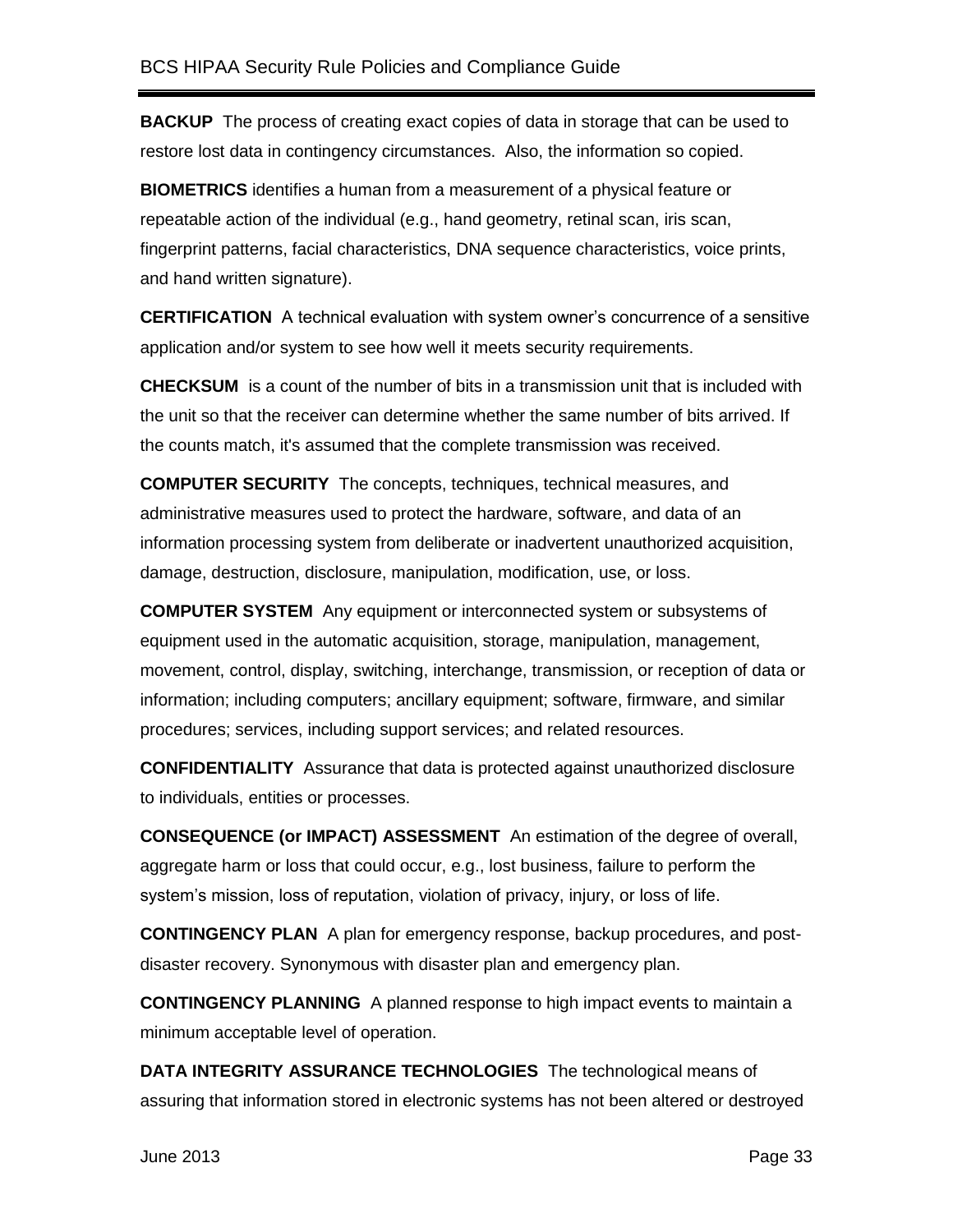in an unauthorized fashion. For example, hardware-based data integrity assurance technologies may include error-correcting memory or duplicated storage systems; software-based data integrity assurance technologies may include mathematical checksums or other programmatic means of detecting anomalies in stored information.

**DATABASE** A collection of interrelated data, often with controlled redundancy, organized according to a schema to serve one or more applications; data is stored so that it can be used by different programs without concern for the data structure or organization. A common approach is used to add new data and to modify and retrieve existing data.

**DIGITAL SIGNATURE** An electronic signature based upon cryptographic methods of originator authentication, computed by using a set of rules and a set of parameters, such that the identity of a signer and the integrity of the data can be verified.

**DISASTER RECOVERY** A plan for the restoration of lost data, or the reconciliation of conflicting or erroneous data, after a system failure due to natural or manmade disaster.

**ENCRYPTION** The process of making information indecipherable to protect it from unauthorized viewing or use, especially during transmission, or when it is stored on a transportable magnetic medium.

**FIREWALLS** Hardware and software components that protect one set of system resources (e.g., computers, networks) from attack by outside network users (e.g., Internet users) by blocking and checking all incoming network traffic. Firewalls permit authorized users to access and transmit privileged information and deny access to unauthorized users.

**GUIDELINES** General statements that are designed to achieve the policy's objectives by providing a framework within which to implement procedures.

**HACKER** A person who secretively invades others' computers, inspecting or tampering with the programs or data stored on them.

**HIPAA** The Health Insurance Portability and Accountability Act of 1996, under which the HIPAA Security Rule (and other HIPAA rules) is created.

**HIPAA SECURITY RULE** Published in the United States Federal Register as 45 CFR Parts 160, 162, and 164. Health Insurance Reform: Security Standards; Final Rule. February 20, 2003. Washington, DC.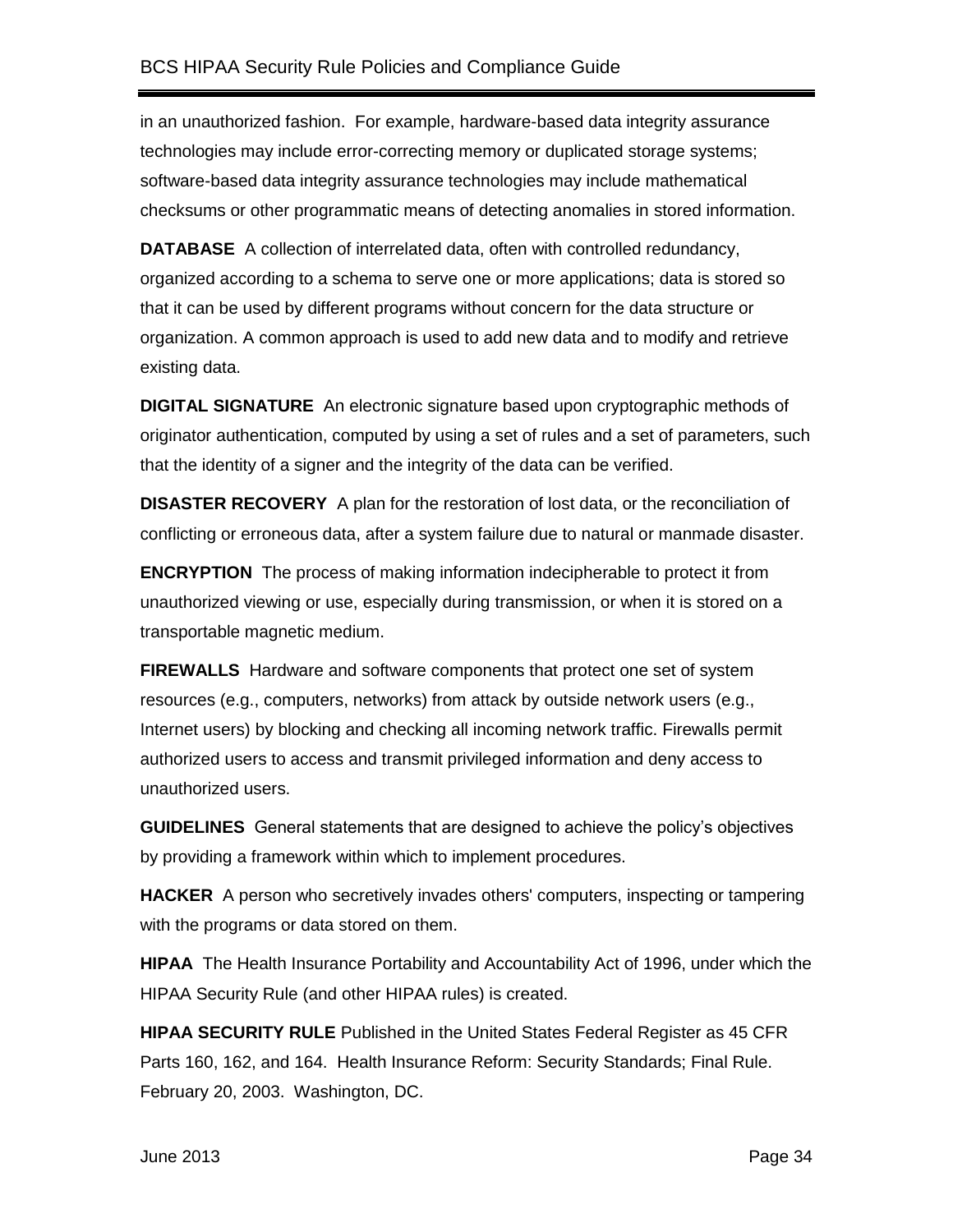**INFORMATION SYSTEMS FACILITY** An organizationally defined set of personnel, hardware, software, and physical facilities, a primary function of which is the operation of information technology. IS Facilities range from large centralized computer centers to individual standalone workstations.

**ILLEGAL ACCESS AND DISCLOSURE** Activities of employees that involve improper systems access and sometimes disclosure of information found thereon, but not serious enough to warrant criminal prosecution.

**INFORMATION** Any communication or reception of knowledge, such as facts, data, or opinions; including numerical, graphic, or narrative forms, whether oral or maintained in any other medium, including computerized databases, paper, microform, or magnetic tape.

**INFORMATION SYSTEMS SECURITY (INFOSEC)** The protection afforded to information systems to preserve the availability, integrity, and confidentiality of the systems and information contained in the systems. Protection results from the application of a combination of security measures, including crypto-security, transmission security, emission security, computer security, information security, personnel security, resource security, and physical security.

**INTEGRITY** Assurance that data is protected against unauthorized, unanticipated, or unintentional modification and/or destruction.

**INTERNET** A worldwide electronic system of computer networks which provides communications and resource sharing services to government employees, businesses, researchers, scholars, librarians and students as well as the general public.

**LOCAL AREA NETWORK (LAN)** A group of computers and other devices dispersed over a relatively limited area and connected by a communications link that enables any device to interact with any other on the network. Local area networks commonly include microcomputers and shared (often-expensive) resources such as laser printers and large hard disks. Most modem LANs can support a wide variety of computers and other devices. Separate LANs can be connected to form larger networks.

**MAJOR APPLICATION (MA)** An application that requires special attention to security due to the risk and magnitude of harm resulting from the loss, misuse, modification of, or unauthorized access to the information in the application. Note: All applications holding electronic protected health information require some level of protection. Certain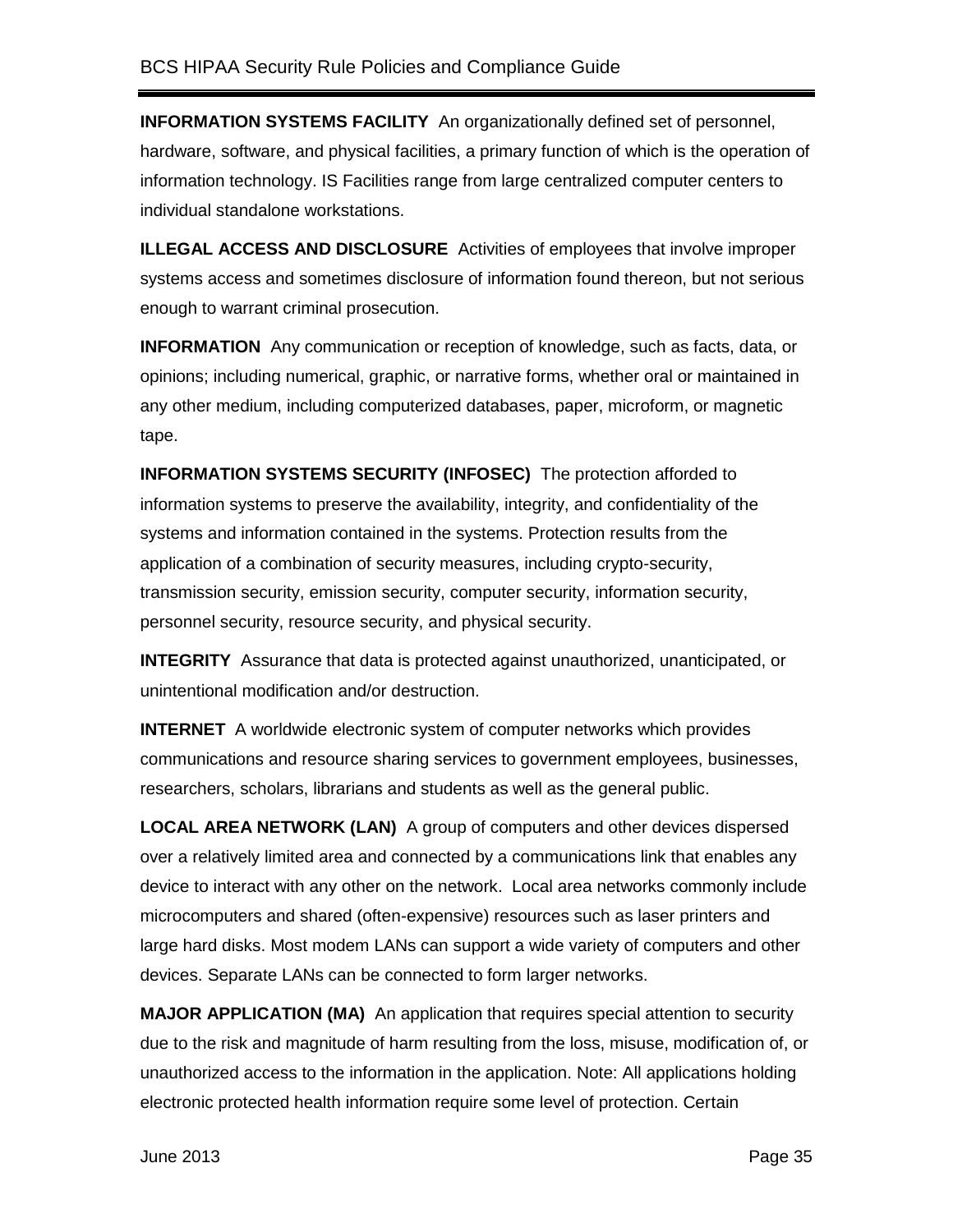applications, because of the information in them, however require special management oversight and should be treated as major.

**MALICIOUS SOFTWARE** The collective name for a class of programs intended to disrupt or harm systems and networks. The most widely known example of malicious software is the computer virus; other examples are Trojan horses and worms.

**MEDIA** Hard copy (including paper), PC/ workstation diskettes, and other electronic forms by which CMS data is stored, transported, and exchanged. The need to protection information confidentiality, integrity, and availability applies regardless of the medium used to store the information. However, the risk exposure is considerably greater when the data is in an electronically readable or transmittable form compared to when the same data is in paper or other hard copy form.

**MISUSE OF ORGANIZATION PROPERTY** The use of computer systems for other than official business that does not involve a criminal violation, but is not permissible under organization policies.

**MITIGATION** See Risk Mitigation.

**MODEM** Modem is short for modulator/demodulator, a communications device that enables a computer to transmit information over a standard telephone line. Modems convert digital computer signals into analog telephone signals (modulate) and the reverse (demodulate).

**NETWORK** A group of computers and associated devices that are connected by communications facilities. A network can involve permanent connections, such as cables or temporary connections made through telephone or other communications links. A network can be as small as a LAN consisting of a few computers, printers, and other devices, or it can consist of many small and large computers distributed over a vast geographic area. Small or large, a computer network exists to provide computer users with the means of communicating and transferring information electronically.

**NIST** The National Institute of Standards and Technology, which (among many duties) creates standards and guides to be used in meeting various Federal requirements such as HIPAA. NIST documents are frequently cited in the preamble to the HIPAA Security Rule.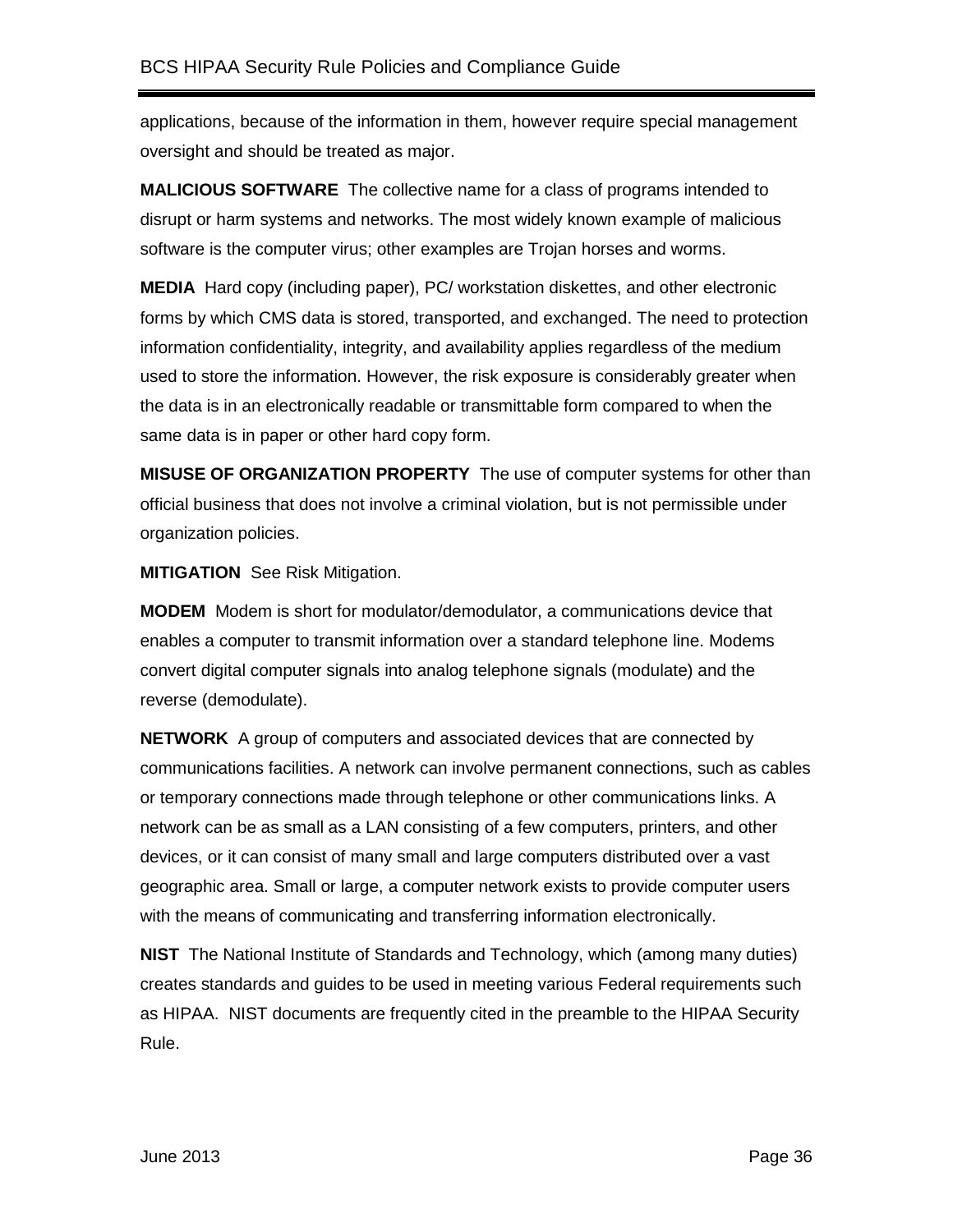**PASSWORDS** A confidential character string used to authenticate an identity or prevent unauthorized access. Passwords are most often associated with user authentication. However, they are also used to protect data and applications on many systems, including PCs. Password-based access controls for PC applications are often easy to circumvent if the user has access to the operating system (and knowledge of what to do).

**PERSONNEL SECURITY** Personnel security refers to the procedures established to ensure that each individual has a background which indicates a level of assurance of trustworthiness which is commensurate with the value of information resources which the individual will be able to access.

**PHI** An abbreviation for Protected Health Information (see below).

**PHYSICAL SECURITY** The application of physical barriers and control procedures as preventive measures and countermeasures against threats to resources and sensitive information.

**POLICY** A high-level statement of enterprise beliefs, goals, and objectives and the general means for their attainment for a specified subject area.

**PROCEDURES** Define the specifics of how the policy and the supporting standards and guidelines will actually be implemented in an operating environment.

**PROTECTED HEALTH INFORMATION (PHI)** The health information concerning health treatment of an individual and payment for such services. Virtually all health information held by a HIPAA covered entity is protected by HIPAA in some manner.

**RISK** The potential for harm or loss. Risk is best expressed as the answers to these four questions:

- 1. What could happen? (What is the threat?)
- 2. How bad could it be? (What is the impact or consequence?)
- 3. How often might it happen? (What is the frequency?)
- 4. How certain are the answers to the first three questions? (What is the degree of confidence?)

The key element among these is the issue of uncertainty captured in the fourth question. If there is no uncertainty, there is no "risk" *per se*.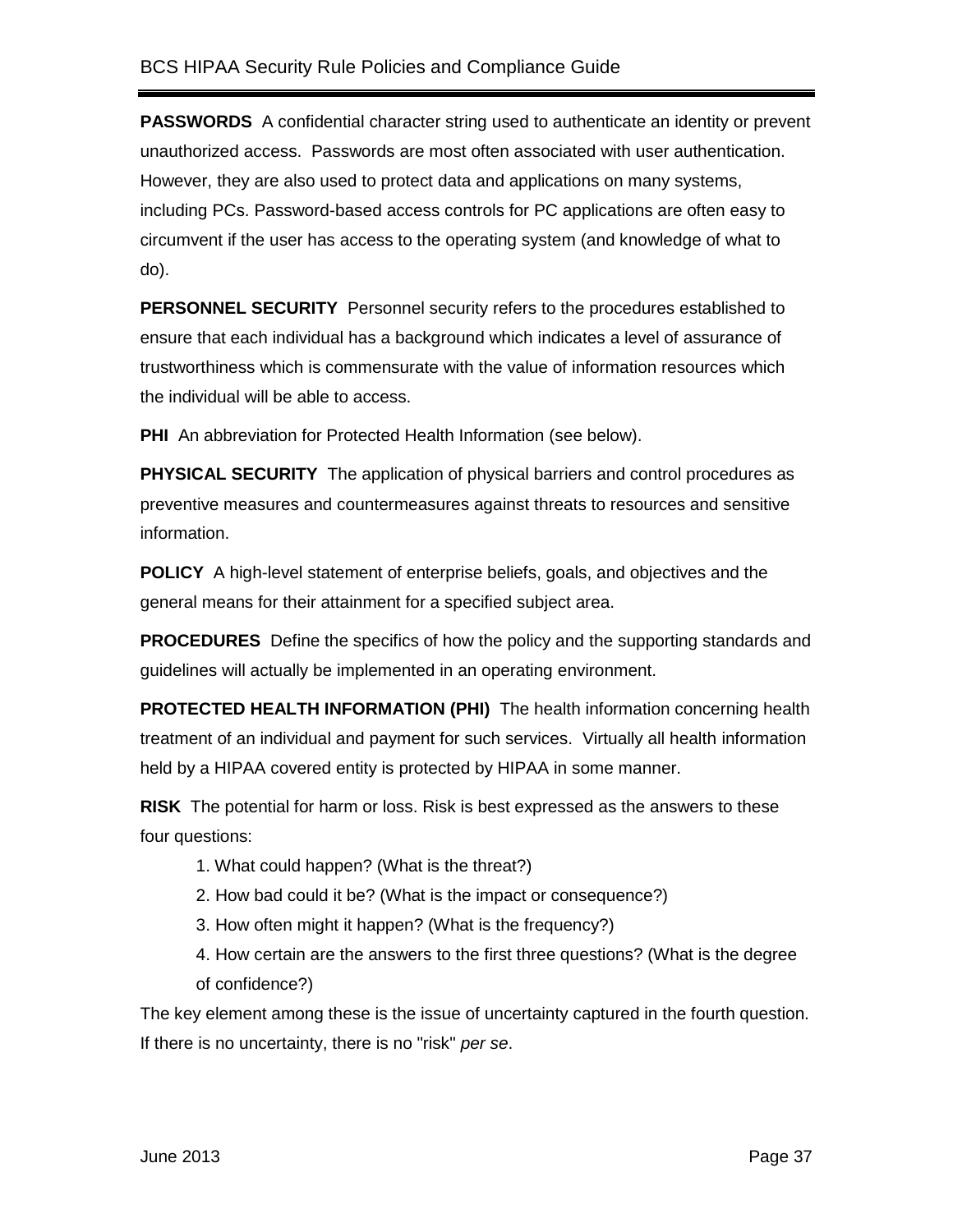**RISK ANALYSIS** A process whereby cost-effective security / control measures may be selected by balancing costs of various security control measures against the losses that would be expected if these measures were not in place.

**RISK ASSESSMENT** The identification and study of the vulnerability of a system and the possible threats to its security.

**RISK MANAGEMENT** The total process of assessing risk, taking steps to reduce risk to an acceptable level, and maintaining that level of risk, including identifying, controlling, and eliminating or minimizing uncertain events that may affect system resources. It includes risk analysis, cost/benefit analysis, selection, implementation and testing, security evaluation of safeguards, and overall security review. It encompasses the incorporation of the processes and results from both risk analysis and risk mitigation.

**RISK MITIGATION** The process of reducing the probability and / or consequences of an adverse risk event to an acceptable threshold.

**SAFEGUARD ANALYSIS** An examination of the effectiveness of the existing security measures, actions, devices, procedures, techniques, or other measures that reduce a system's vulnerability to a threat and identification of appropriate new security measures that could be implemented on the system.

**SECURITY** All of the safeguards in an information system, including hardware, software, personnel policies, information practice policies, disaster preparedness, and the oversight of all these areas. The purpose of security is to protect both the system and the information it contains from unauthorized access from without and from misuse from within. Through various security measures, a health information system can shield confidential information from unauthorized access, disclosure and misuse, thus protecting privacy of the individuals who are the subjects of the stored data.

**SECURITY-RELATED EVENT** An attempt to change the security state of the system (e.g., change discretionary access controls, change the security level of the subject, change user password, etc.). Also included are attempts to violate the security policy of the system (e.g., too many attempts to log on, attempts to violate the mandatory access control limits of a device, attempts to downgrade a file, etc.).

**SECURITY VIOLATION** An instance in which a user or other person circumvents or defeats the controls of a system to obtain unauthorized access to information contained therein or to system resources. This includes, but is not limited to, unusual or apparently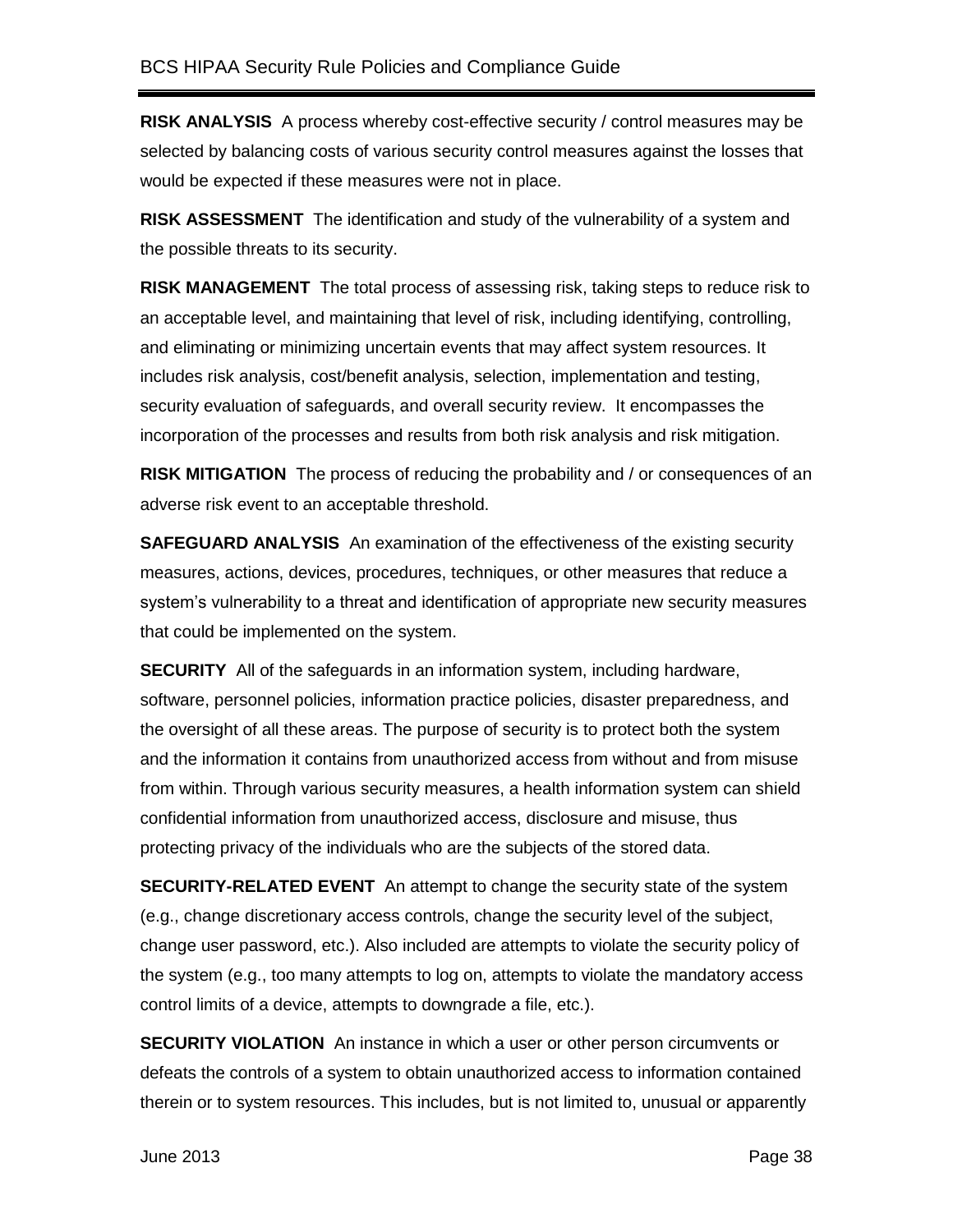malicious break-in attempts (either local or over a network), virus or network worm attacks, or file or data tampering, or any incident in which a user, either directly or by using a program, performs unauthorized functions.

**SENSITIVE APPLICATION** An application of information technology that requires protection because it processes sensitive data, or because of the risk and magnitude of loss or harm that could result from improper operation, deliberate manipulation, or delivery interruption of the application.

**SENSITIVE DATA** Data that require protection due to the risk and magnitude of loss or harm that could result from inadvertent or deliberate disclosure, alteration, or destruction of the data. The term includes data whose improper use or disclosure could adversely affect the ability of an organization to accomplish its mission, proprietary data, and records about individuals requiring protection under HIPAA.

**SIGNIFICANT CHANGE** A physical, administrative, or technical modification that alters the degree of protection required. Examples include adding a LAN, changing from batch to on-line processing, adding dial-up capability, and increasing the equipment capacity of the installation.

**STANDARDS** Mandatory activities, actions, rules, or regulations designed to provide policies with the support structure and specific direction they require to meaningful and effective.

**SYSTEM OWNER/MANAGER** The official who is responsible for the operation and use of an application system.

**SYSTEM SECURITY PLAN** A basic overview of the security and privacy requirements of the subject system and the organization's plan for meeting those requirements.

**TELECOMMUNICATIONS** A general term for the electronic transmission of information of any type, including data, television pictures, sound, and facsimiles, over any medium such as telephone lines, microwave relay, satellite link, or physical cable.

**THREAT** An entity or event with the potential to harm the system. Typical threats are errors, fraud, disgruntled employees, fires, water damage, hackers, and viruses.

**THREAT IDENTIFICATION** The analysis of recognized threats to determine the likelihood of their occurrence and their potential to harm assets.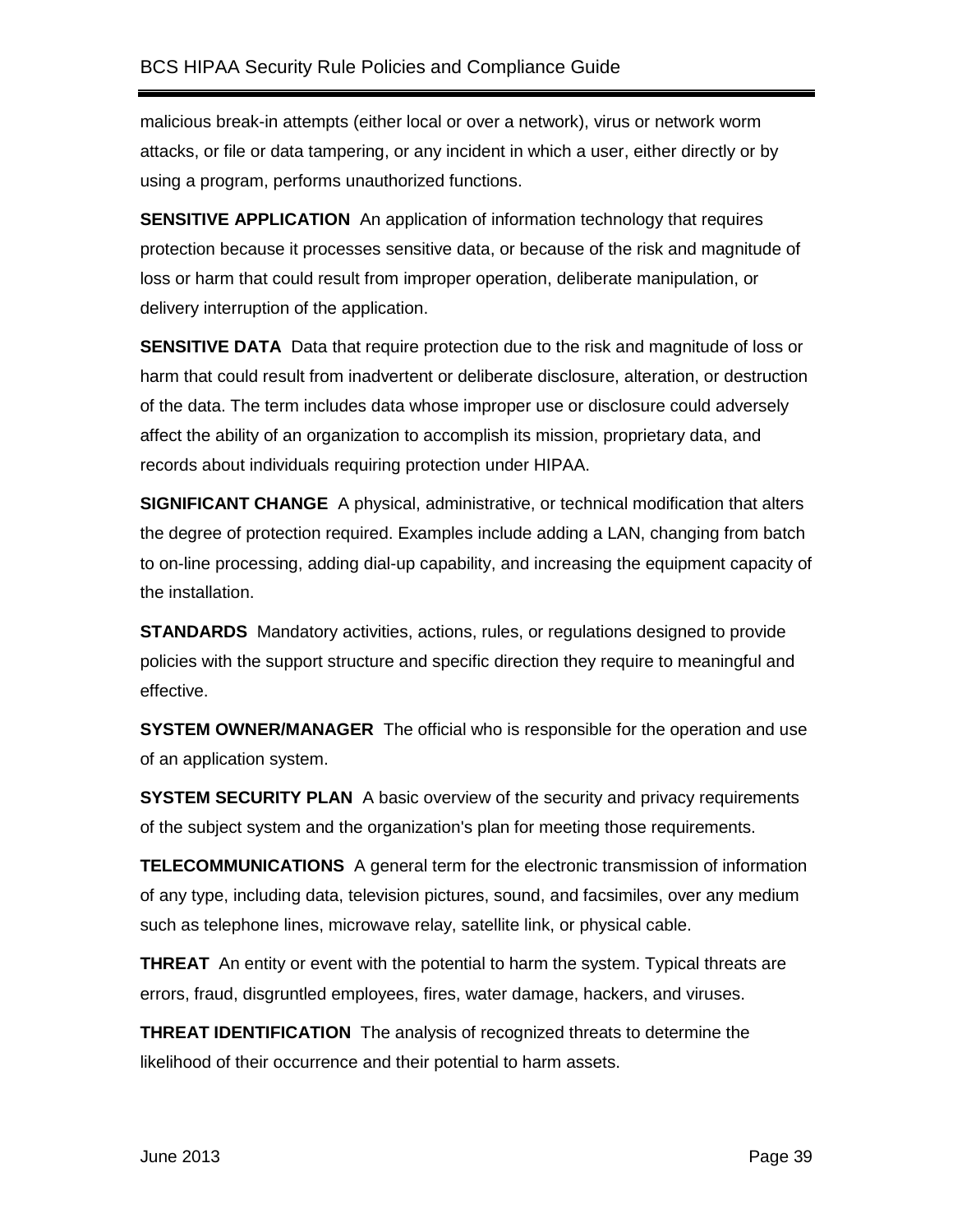**TROJAN HORSE** A computer program that conceals harmful code. A Trojan horse usually masquerades as a useful program that a user would wish to execute. Also a destructive program disguised as a game, a utility, or an application. When run, a Trojan horse does something devious to the computer system while appearing to do something useful.

**USER** The person who uses a computer system and its application programs to perform tasks and produce results.

**VIRUS** A program that "infects" computer files, usually executable programs, by inserting a copy of itself into the file. These copies are usually executed when the "infected" file is loaded into memory, allowing the virus to infect other files. Unlike the computer worm, a virus requires human involvement (usually unwitting) to propagate. May be a self-propagating Trojan horse, composed of a mission component, a trigger component, and a self-propagating component.

**VULNERABILITY** A condition or weakness in (or absence of) security procedures, technical controls, physical controls, or other controls that could be exploited by a threat.

**WIDE AREA NETWORK (WAN)** A group of computers and other devices dispersed over a wide geographical area that are connected by communications links. A WAN is a communications network that connects geographically separated areas.

**WORKFORCE** The collection of employees, trainees, contractors, and volunteers whose conduct, in the performance of work or services for a HIPAA-covered organization, is under the direct control of such entity, whether or not they are paid by the covered entity.

**WORKSTATION** A workstation is a computer built around a single-chip microprocessor. Less powerful than minicomputers and mainframe computers, workstations have nevertheless evolved into very powerful machines capable of complex tasks. Technology is progressing so quickly that state-of- the-art workstations are as powerful as mainframes of only a few years ago, at a fraction of the cost.

**WORLD-WIDE WEB (WWW or WEB)** The collection of electronic pages, (documents) that are developed in accordance with the HTML (hyper text markup language) Web format standard and may be accessed via Internet connections.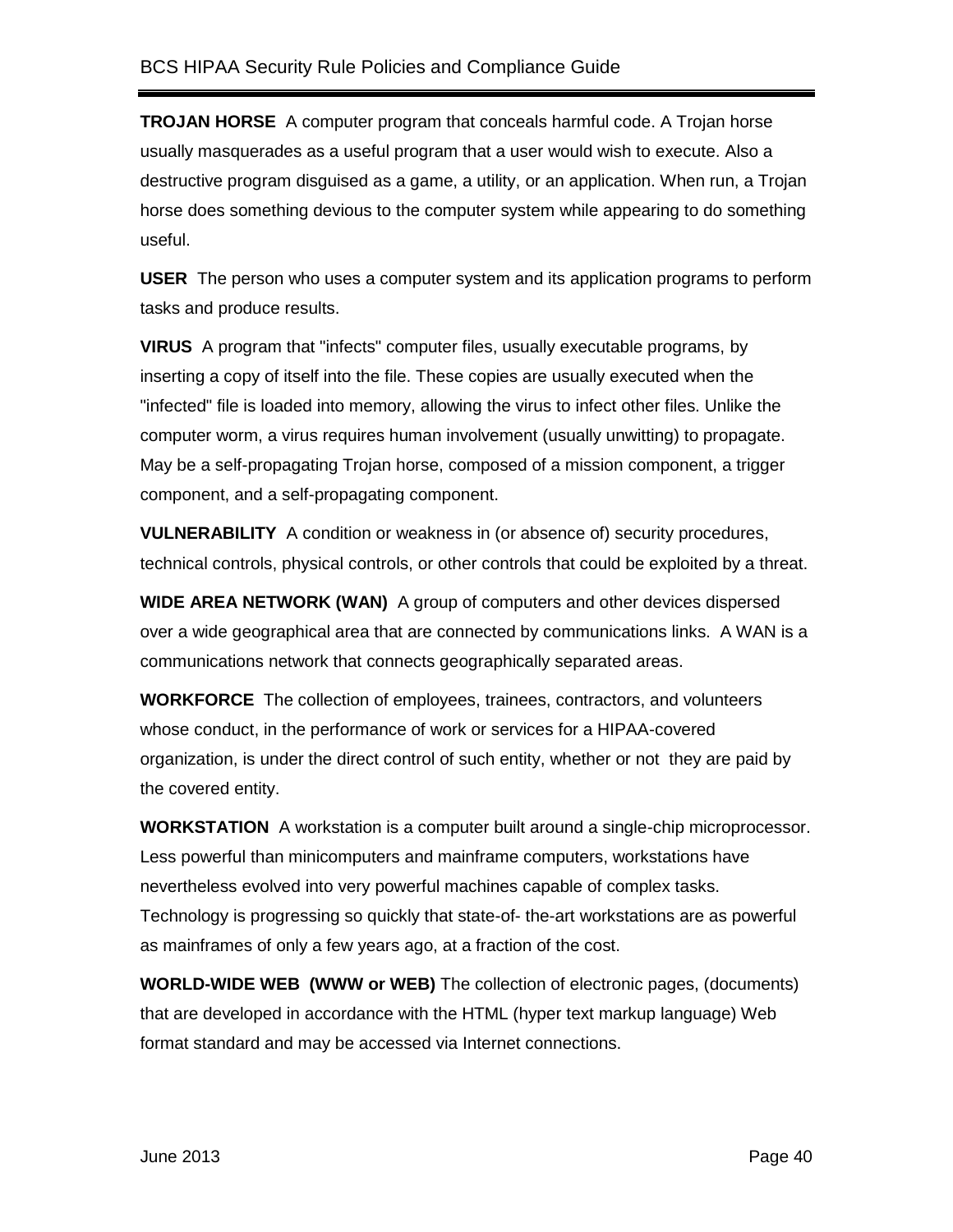**WORM** A worm is a program that propagates itself across computers, usually by spawning copies of itself in each computer's memory. A worm might duplicate itself in one computer so often that it causes the computer to crash. Sometimes written in separate segments, a worm is introduced surreptitiously into a host system either for fun or with intent to damage or destroy information.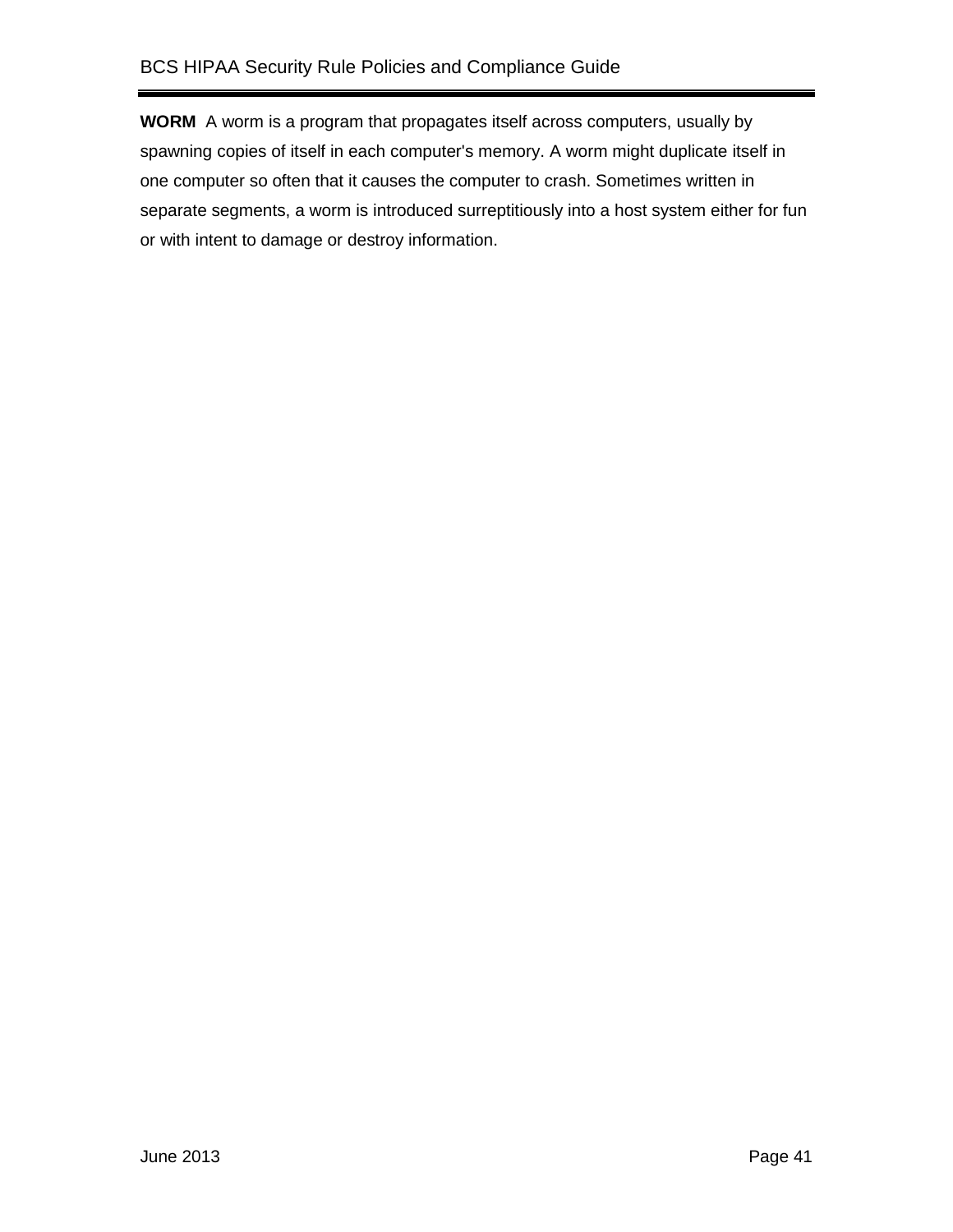# **Appendix 2: Form for Notification of New Hire or Promotion**

# **Brooklyn Community Services Computer Services Request for New Hire or Promotion**

Supervisors are required to complete the following information for all their new hires or promoted staff and submit this form by e-mail to the MIS department.

First Name:

Middle Name:

Last Name:

Title or New Title:

Phone Number of Extension:

Department:

Location:

Is a PC in the location desired? (If not please request via the Director of Administrative Services or his designee.)

Specify Software to be Used (for example: GroupWise, Internet Access, Microsoft Office, MS Access, MS Publisher, Echo, Raiser's Edge, Accumed, etc.):

Justification for Internet Access, if desired: